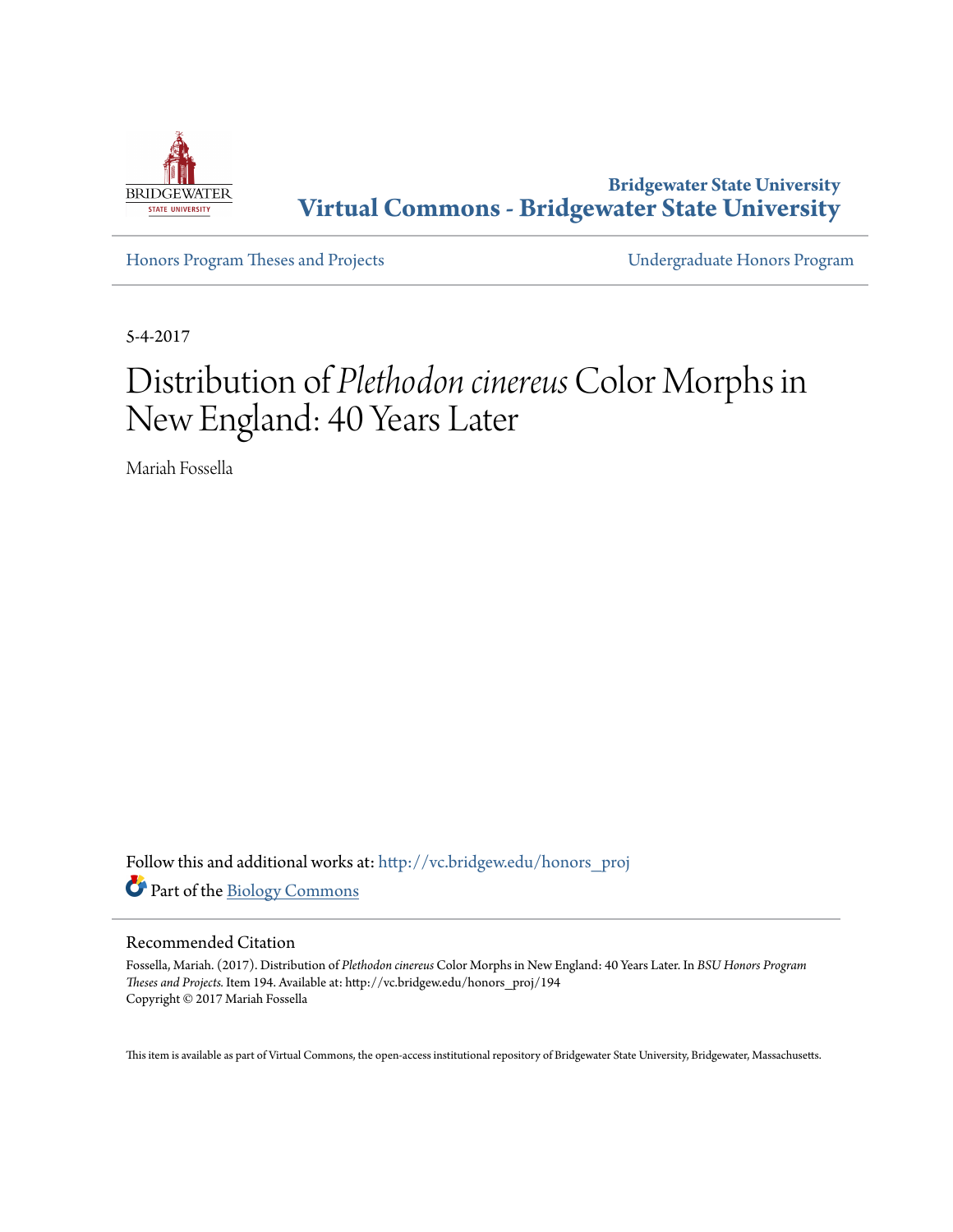Distribution of *Plethodon cinereus* Color Morphs in New England: 40 Years Later

Mariah Fossella

Submitted in Completion of the Requirements for Commonwealth Honors in Biology

> Bridgewater State University May 4, 2017

> > Dr. M. Caitlin Fisher-Reid, Thesis Director Dr. Christopher Bloch, Committee Member Dr. Kenneth Adams, Committee Member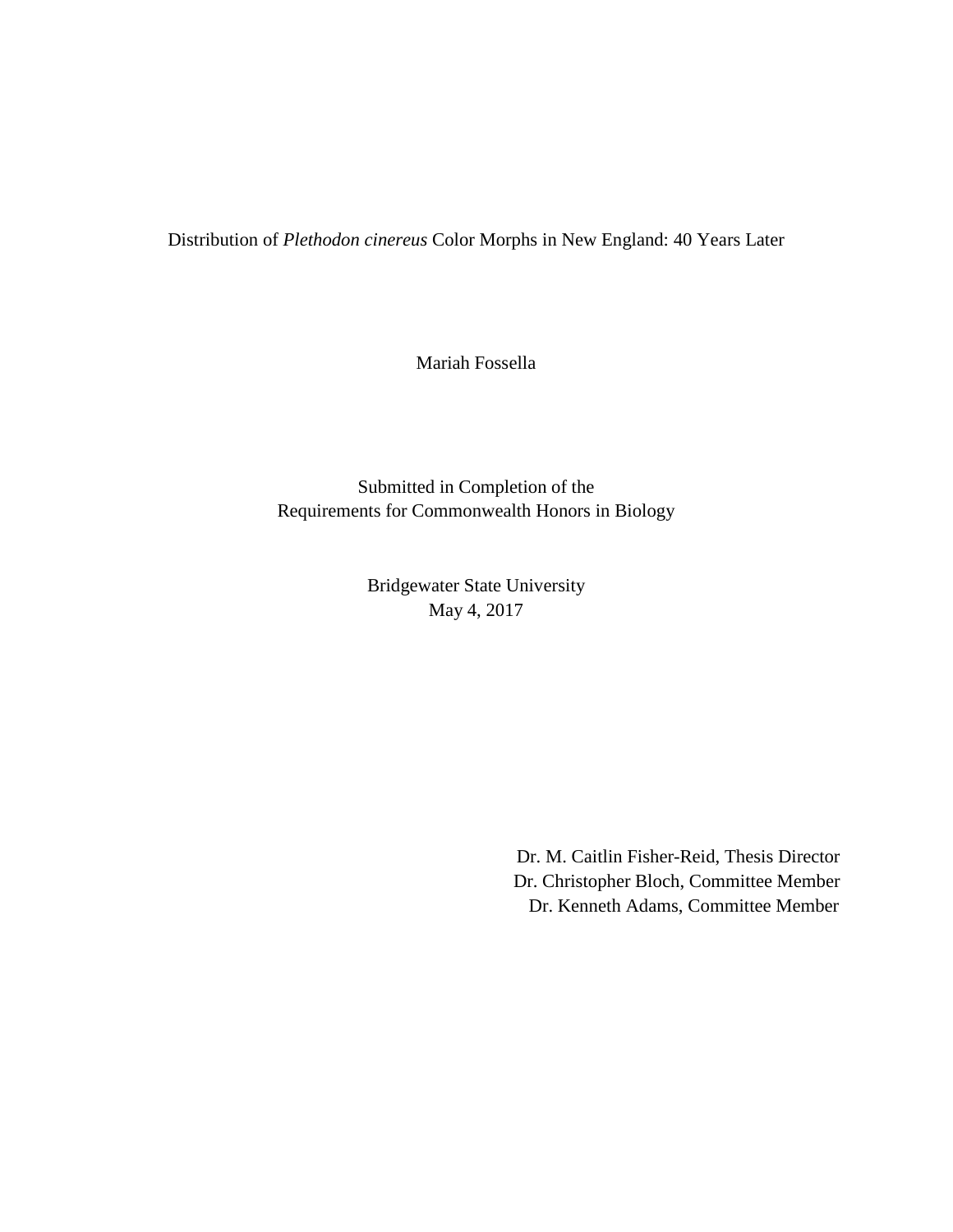# **Table of Contents**

| 1. Abstract                                              | $\overline{2}$          |
|----------------------------------------------------------|-------------------------|
| 2. Introduction                                          | 3                       |
| 2.1 Climate Change and Its Impact on Species             | $\overline{\mathbf{3}}$ |
| 2.1.1 Understanding Climate Change                       | 3                       |
| 2.1.2 Climate Change and Other Factors Impacting Species | 4                       |
| 2.2 The Need for Long-Term Monitoring and Models         | 6                       |
| 2.3 The Eastern Red-backed Salamander                    | 7                       |
| 2.4 Climate Change and the Eastern Red-Backed Salamander | 10                      |
| 2.5 Lotter and Scott 1977 Study                          | 11                      |
| 3. Methods & Materials                                   | 12                      |
| <b>3.1 Site Identification</b>                           | 12                      |
| <b>3.2 Data Collection</b>                               | 13                      |
| 3.3 Biological Handling Protocol                         | 13                      |
| <b>3.4 Statistical Analyses</b>                          | 14                      |
| 4. Results                                               | 15                      |
| <b>5. Discussion</b>                                     | 16                      |
| 5.1 Morph Frequency                                      | 16                      |
| 5.2 Mimicry in the Erythristic Morph                     | 18                      |
| 5.3 Juvenile v. Adult Frequencies                        | 18                      |
| <b>5.4 Conclusions</b>                                   | 19                      |
| <b>6. Future Work</b>                                    | 20                      |
| 7. Acknowledgements                                      | 20                      |
| 8. References                                            | 21                      |
| 9. Figures and Tables                                    | 26                      |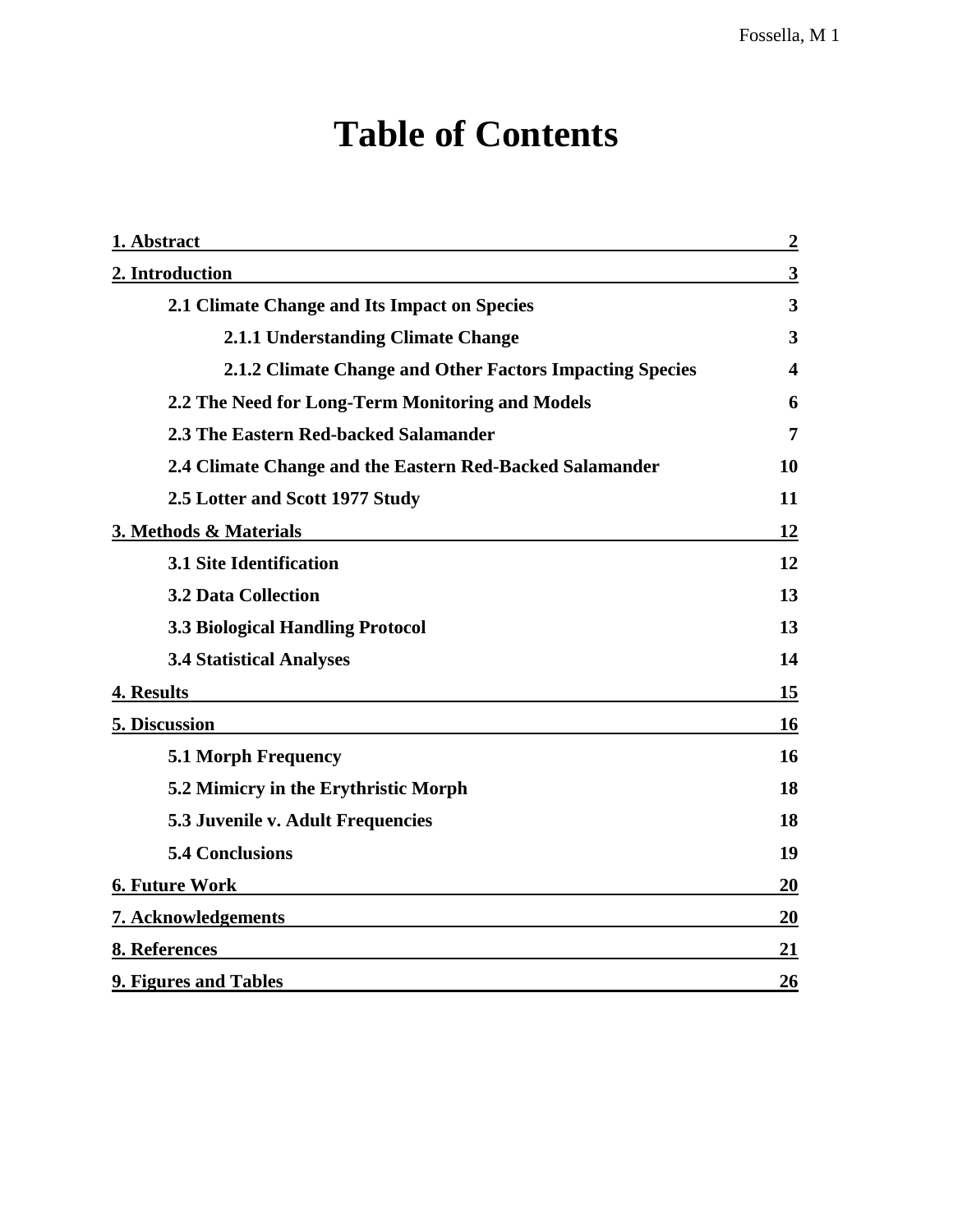# **1. Abstract**

Global climate change is threatening species with habitat loss and extinction, but specific mechanisms driving changes in species abundance are unclear, partly due to a lack of time-series data sets documenting population changes. In order to study these effects on amphibian species, we revisited Lotter and Scott's 1977 study of color morph frequency in relation to climate in *Plethodon cinereus* (eastern red-backed salamander). 25 Massachusetts, New Hampshire, and Vermont localities were resampled during summer 2016, to quantify any changes in morph frequency since 1977. At 19 of the 25 localities, we were able to find ≥100 salamanders, and of those 19, five localities had significant changes in morph frequency since 1977. Previous work suggests that the unstriped morph is more heat- and drought-tolerant, and thus should be the morph that increases in relative abundance over time in areas where global climate change results in either higher temperatures, decreased precipitation, more prolonged periods of drought, or some combination of these factors. Collection of fine-scale climate data at each location from 1977 to today was beyond the scope of this study, so I only documented the patterns of morph frequency change. Despite a general warming trend in New England, I found a higher proportion of the unstriped morph at only 1 of the 5 localities with significant change; the others showed an increase in the striped or erythristic morphs. Lotter and Scott also suggested that there was differential mortality between striped and unstriped morphs, with unstriped morphs suffering higher juvenile mortality. We found no evidence of this pattern at 9 MA localities with 2016 age data, suggesting that the current morph frequency distribution is stable. I continue to work with collaborators to resample all 50 Lotter and Scott localities. Once all sites have been resampled, we plan to explore potential climate or land-use changes that may be driving changes in morph frequency.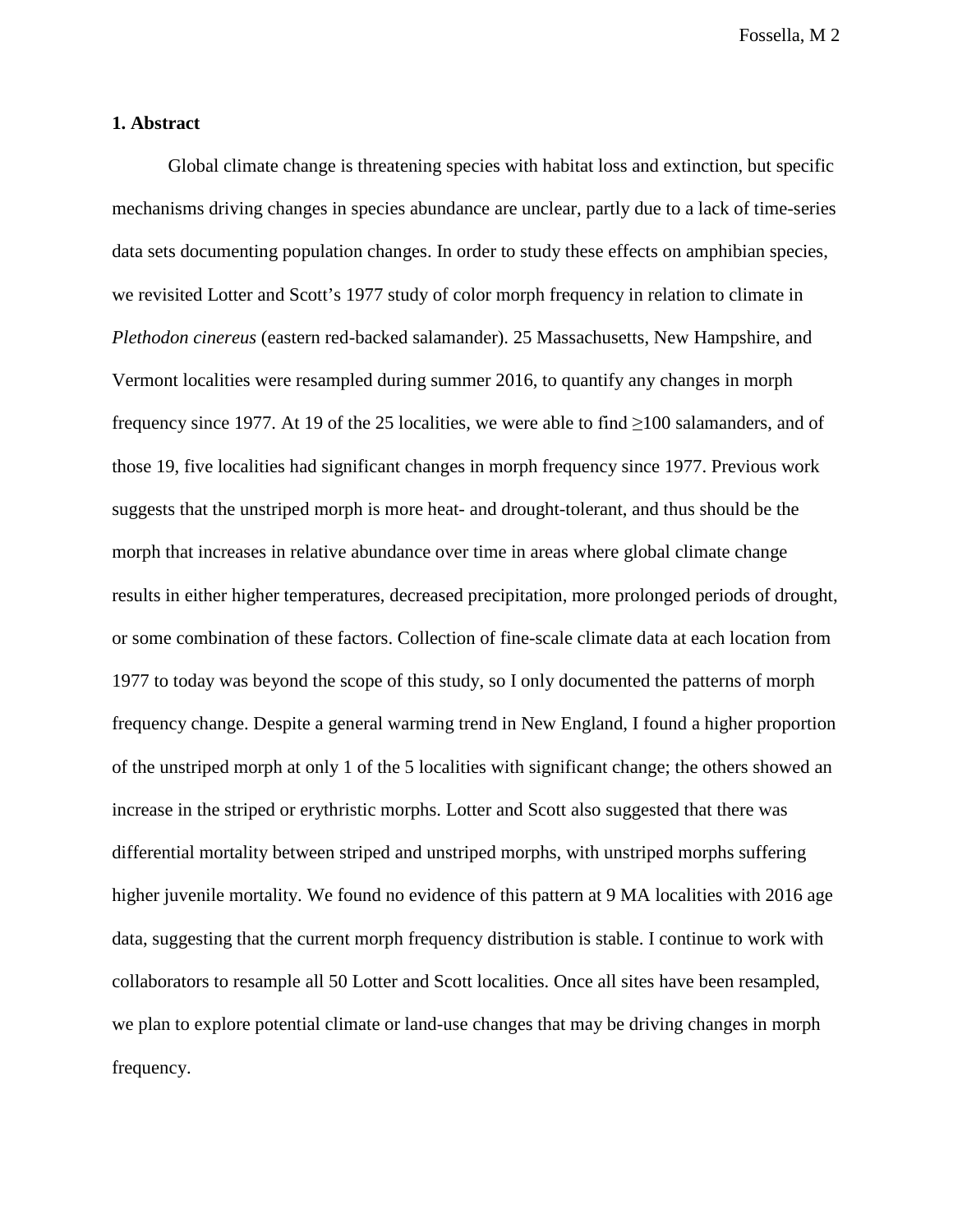# **2. Introduction**

# **2.1 Climate Change and Its Impact on Species**

# **2.1.1 Understanding Climate Change**

In 1988, the Intergovernmental Panel on Climate Change (IPCC) was formed as an international attempt to better understand our changing climate and the role of humans (Oreskes 2004). Reports issued by the IPCC and other scientific organizations clearly document the process by which humans are changing Earth's climate (Oreskes 2004). Excess greenhouse gases in the atmosphere are able to absorb heat radiated from the Earth's surface and re-emit it in all directions so that the heat warms the lower atmosphere (Oreskes 2004). These greenhouse gases (e.g., nitrous oxide, carbon dioxide, water vapor, and methane) have increased in atmospheric concentration due to human activity such as industrialization (Oreskes 2004).

In the last 40 years, scientists have seen climate warming affect many aspects of habitat (Niu et al. 2004). For example, in the Tibetan Plateau, the southeast has become warmer and wetter with an increase in rainfall. Temperature and humidity have increased in the center of the plateau, while the north has become warmer and drier (Niu et al. 2004). The climatic changes observed in the Tibetan Plateau have been seen regionally. During a 50 year-long study of the Antarctic Peninsula, the peninsula has experienced major warming, with annual mean surface temperature increasing 1.09ºC per decade in the winter (Turner et al. 2005). There have been negative trends in mean pressure recorded, and increased mean wind speeds (Turner et al. 2005). According to Oregon State University's PRISM Group, from 1951-2006 there was a 0.01°C increase in the mean temperature of the continental United States (Figure 1; PRISM 2009). With these shifts in worldwide climate, species everywhere face three possible futures: move to a more suitable climate, adapt rapidly to their new climate, or go extinct. .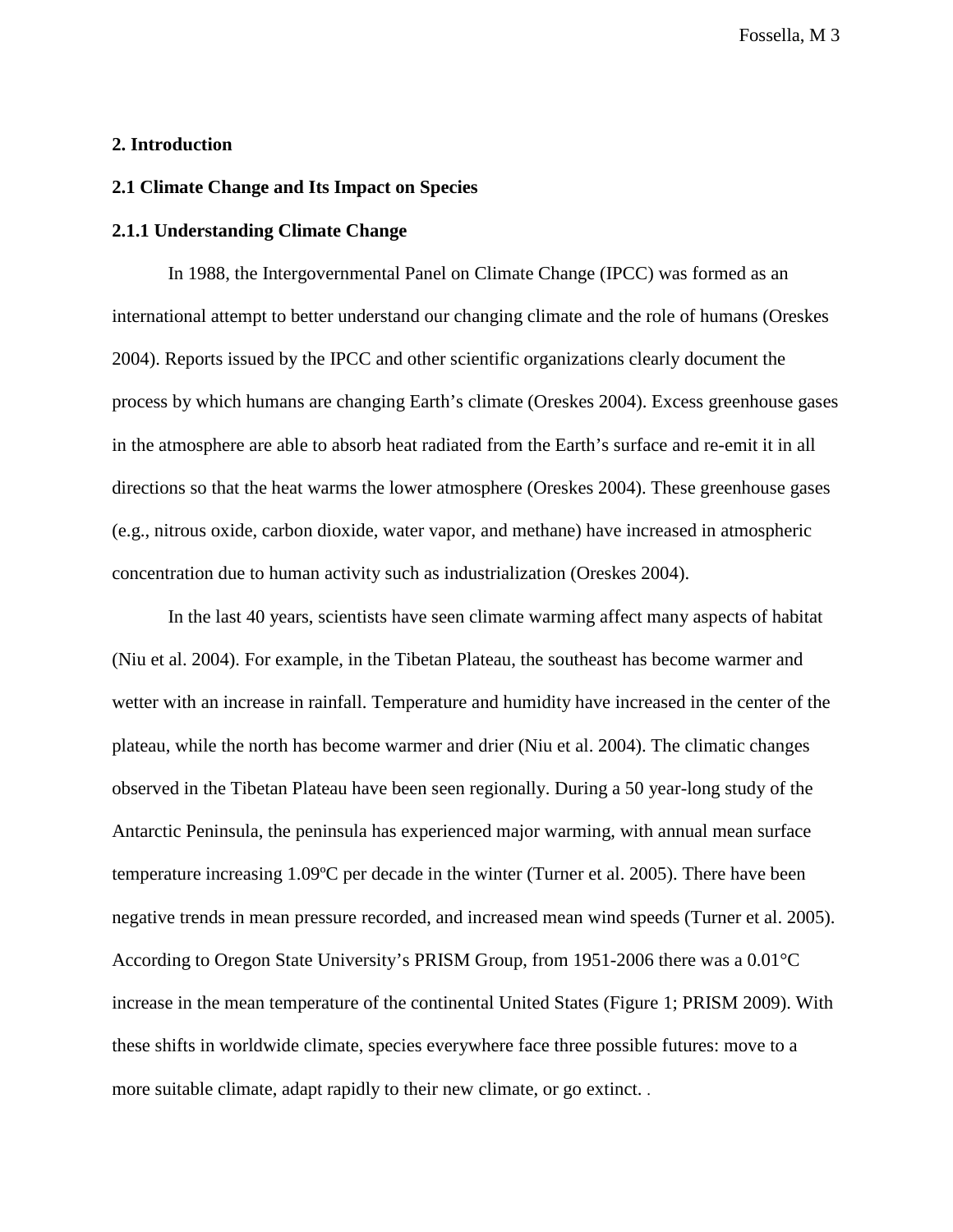# **2.1.2 Climate Change and Other Factors Impacting Species**

Modeling scenarios project that, by 2050, approximately 15-37% of terrestrial species will be "committed to extinction," meaning entirely or almost extinct (Thomas et al. 2004). The American pika, *Ochotona princeps*, is a small lagomorph species that dwells in the rocky talus at the base of cliffs in the Rocky Mountains. Pikas have a very specific and narrow climatic niche (Beever et al. 2011). In the Great Basin ecoregion of western North America, Beever et al. (2011) compared population records from 1898 to 2008 and found a five-fold increase in the local extinction rate of pikas in the 21st century. Beever et al. (2011) also found an 11-fold increase in the retraction rate of the upslope range between 1998 and 2008, indicating the possibility of a range collapse. In this scenario the lower range limit increases in elevation, as the lower part of the mountain gets warmer, shortening the available niche space for pikas. Two other species from the same ecoregion, the bushy-tailed woodrat *(Neotoma cinerea*) and the shadow chipmunk (*Tamias senex*), are also experiencing range collapse (Moritz et al. 2008). These species are all at a higher risk of extinction than a century ago due to the rapid climate change, likely due to the short period of time over which change has occurred, making adaptation to a new niche difficult, as well as their inability to relocate to a more suitable climate. These climate shifts threaten both plants and animals with significant physiological limitations (e.g., small animals like the pika) and limited dispersal abilities (e.g., plants like trees, which can play a role in forest development and productivity; CCSP 2008; Milanovich et al. 2010).

Additionally, there is increasing evidence that extinctions due to climate change are not just due to unavailability of suitable climate, but may also be caused by changes in species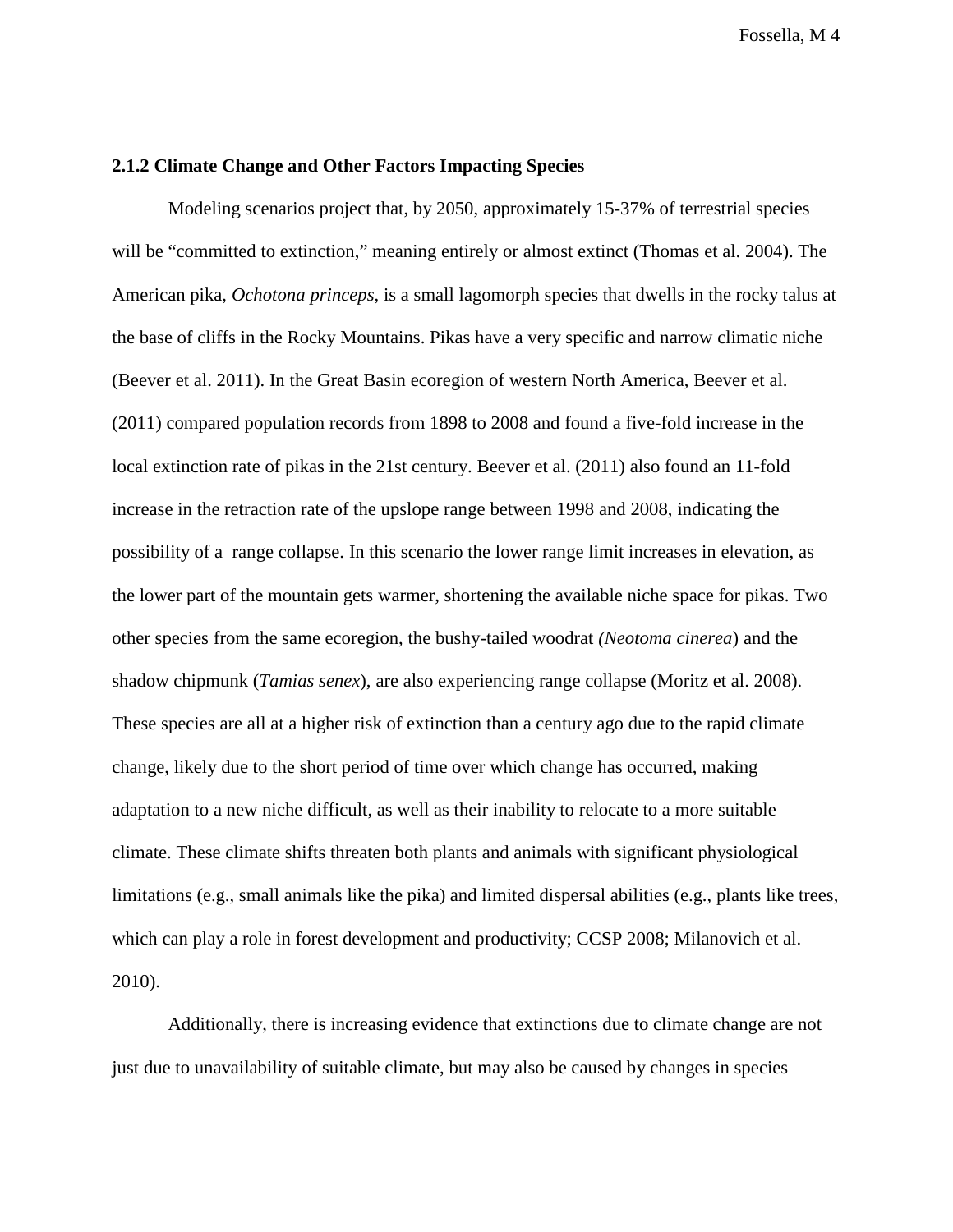interactions (Cahill et al. 2013). For example, climate change is predicted to increase the spread of infectious diseases and their vectors, putting species with no previous evolutionary experience with the expanding pathogen at risk (Patz et al. 1996). Mosquito-transmitted diseases that affect people (e.g., dengue, malaria) are particularly likely to experience range shifts or expansion due to climate change, which will directly affect the transmission rates of the diseases being carried (Patz et al. 1996). Chytridiomycosis, caused by the fungal pathogen *Batrachochytrium dendrobatidis* (*Bd* or chytrid fungus), is one of the leading causes of loss of biodiversity in frogs and toads and recent research has shown that its effects are exacerbated with climate warming (Wake & Vredenburg 2008). In 2013, a new chytrid fungus found on salamanders, *Batrachochytrium salamandrivorans* (*Bsal*), was first documented, and now threatens salamander abundance and distribution globally (Grant et al. 2016).

Though climate change is clearly implicated in modern biodiversity losses, it is not the only factor to blame. Changes in human land use are also a leading cause in the decline in biodiversity. The terms "land cover" and "land use" are often used synonymously though they actually have two completely different meanings (Trisurat et al. 2011). Land cover is the biophysical cover of the Earth's' surface; while land use is the land that is used, maintained, or changed in any way by the human population (Trisurat et al. 2011). When considering extinction, the term that we are most concerned about is land use and how humans may be negatively affecting the land, and indirectly, the biodiversity of organisms, through habitat change. In the last few decades, the need for pastures, plantations, and urban areas has been driven by human population growth and expansion (Foley et al. 2005). With over 7.4 billion people, the needs of humans have multiplied, including increased needs for food, water, clothing, and shelter, driving our use of a large amount of the planet's resources (Foley et al. 2005). Other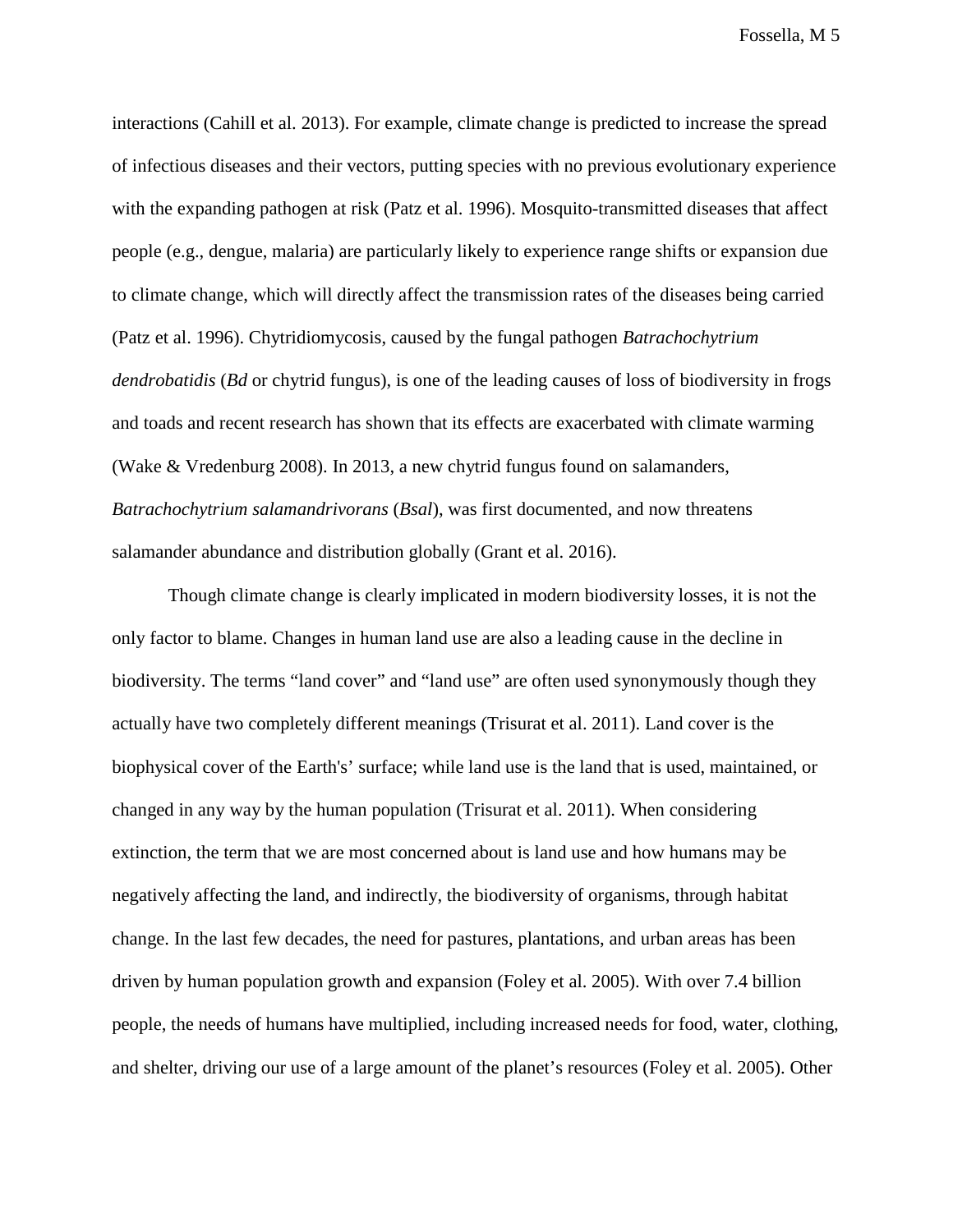negative effects of human land use include: soil erosion, degradation, and salinization (Trisurat et al. 2011). Urbanization, deforestation, and animal husbandry have had additional unforeseen consequences on other ecosystem functions, for example, the availability of fresh water (DeFries et al. 2004).

Between 2000-2010, the United Nations Food and Agricultural Organization found that 13 million hectares of land had been used or destroyed by the human population (Trisurat et al. 2011). Habitat destruction is the leading cause of population decline for wild species (IUCN 2016) and it has been predicted that this decline will continue within the next century (Eglington and Pearce-Higgins 2012). Ectotherms are particularly affected by land use because they typically have narrow and specific ranges of various abiotic factors (e.g., temperature, moisture) in which they are able to successfully survive and reproduce (Corn 2003; Eglington and Pearce-Higgins 2012). Gene flow can also be affected if deforestation leads to habitat fragmentation (Young et al. 1996). Fragmentation limits access to new habitat, and also favors species that are well adapted to the edges of these habitats, as core habitat is reduced but edge habitat increases under fragmentation (Trisurat et al. 2011). Thus, habitat fragments generally experience a decrease in species richness (Trisurat et al. 2011).

#### **2.2 The Need for Long-Term Monitoring and Models**

Unfortunately, all species cannot be monitored for ecosystem integrity due to financial and temporal constraints (Welsh  $&$  Droege 2001). Much like how we use thermometers while cooking to monitor the progress of the meal, we must use ecological indicators to monitor the integrity of an ecosystem of interest. Using indicator species to deduce the health of a habitat allows ecologists to identify ecosystem stressors that can lead to local extinctions and may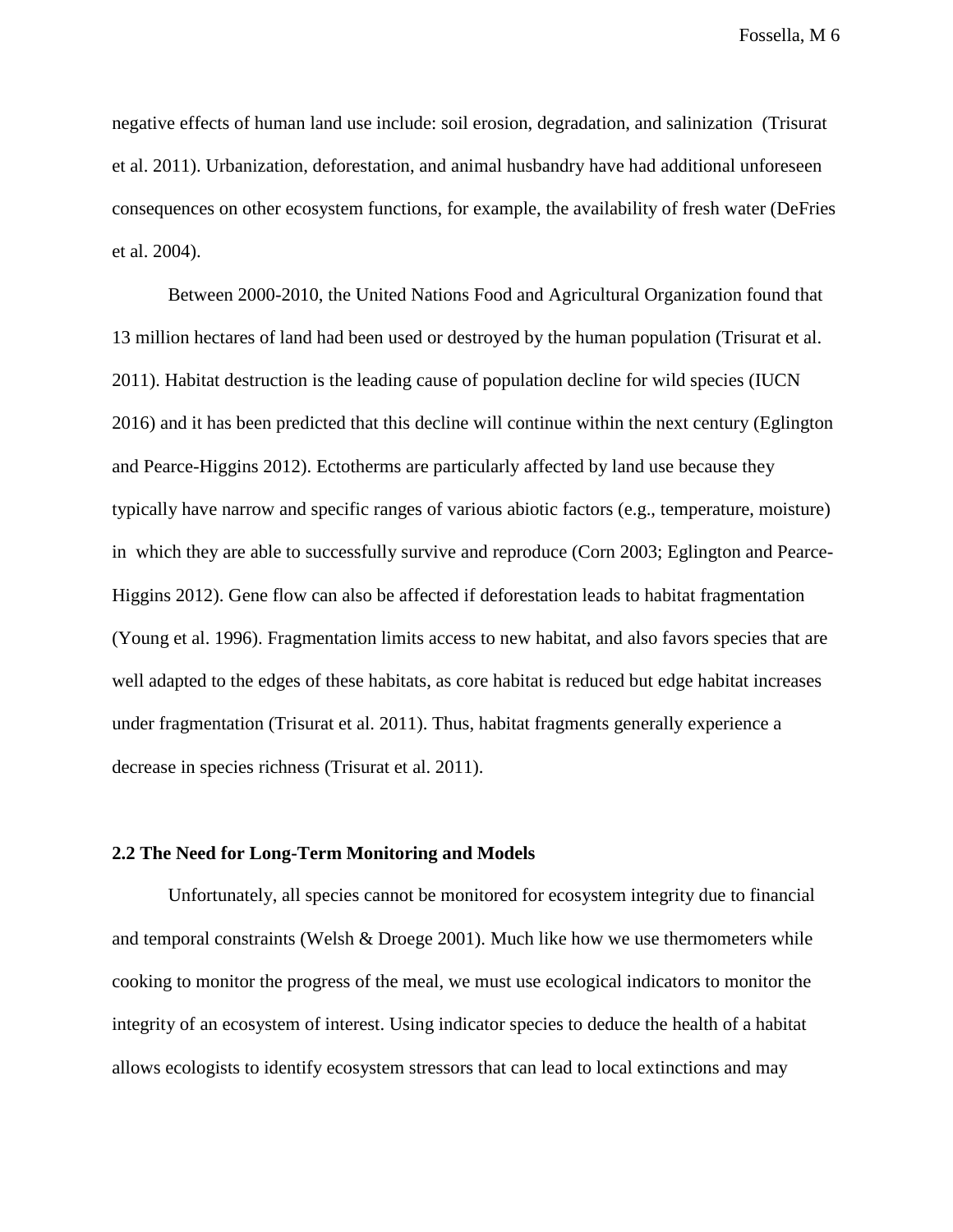suggest strategies to prevent further loss of species. Any single species, whether it is plant, animal, fungus, or bacterium, is connected both directly and indirectly to several other species due to consumer-resource, mutualistic, or other interactions. As a result, the loss of a single species can have major implications for all other species due to the complexity of the interactions in any given ecosystem (Mills et al. 1993).

The definition of indicator species has been debated. For biological conservation the indicator is often an "umbrella species," which is a species with a large enough range that when it is protected, a larger group of other species is also covered because of their geographic overlap with the indicator species (Simberloff 1998). Sensitive species with large ranges make good umbrella species on which to focus conservation efforts. There is much debate as to the use of indicator species, but there is agreement that in order to use a species as an indicator, there must be thorough background knowledge on its natural history in order for it to appropriately serve as an indicator (Landres et al. 1988).

# **2.3 The Eastern Red-backed Salamander**

Plethodontidae is the largest salamander family, with approximately 458 species, or roughly 66% of all known salamander species (Amphibiaweb 2017). All plethodontids are lungless, and thus rely solely on cutaneous respiration which requires moist habitats (Petranka 1998). One common plethodontid, the eastern red-backed salamander, *Plethodon cinereus*  (Figure 2), is a terrestrial salamander found in northeast North America (Petranka 1998). *Plethodon cinereus* is most commonly found in mature forests with full canopies that keep the forest floor moist and shaded (Petranka 1998). *Plethodon cinereus* has two primary color morphs, striped and unstriped, and a third, rarer, erythristic morph (all red in color; Figure 2).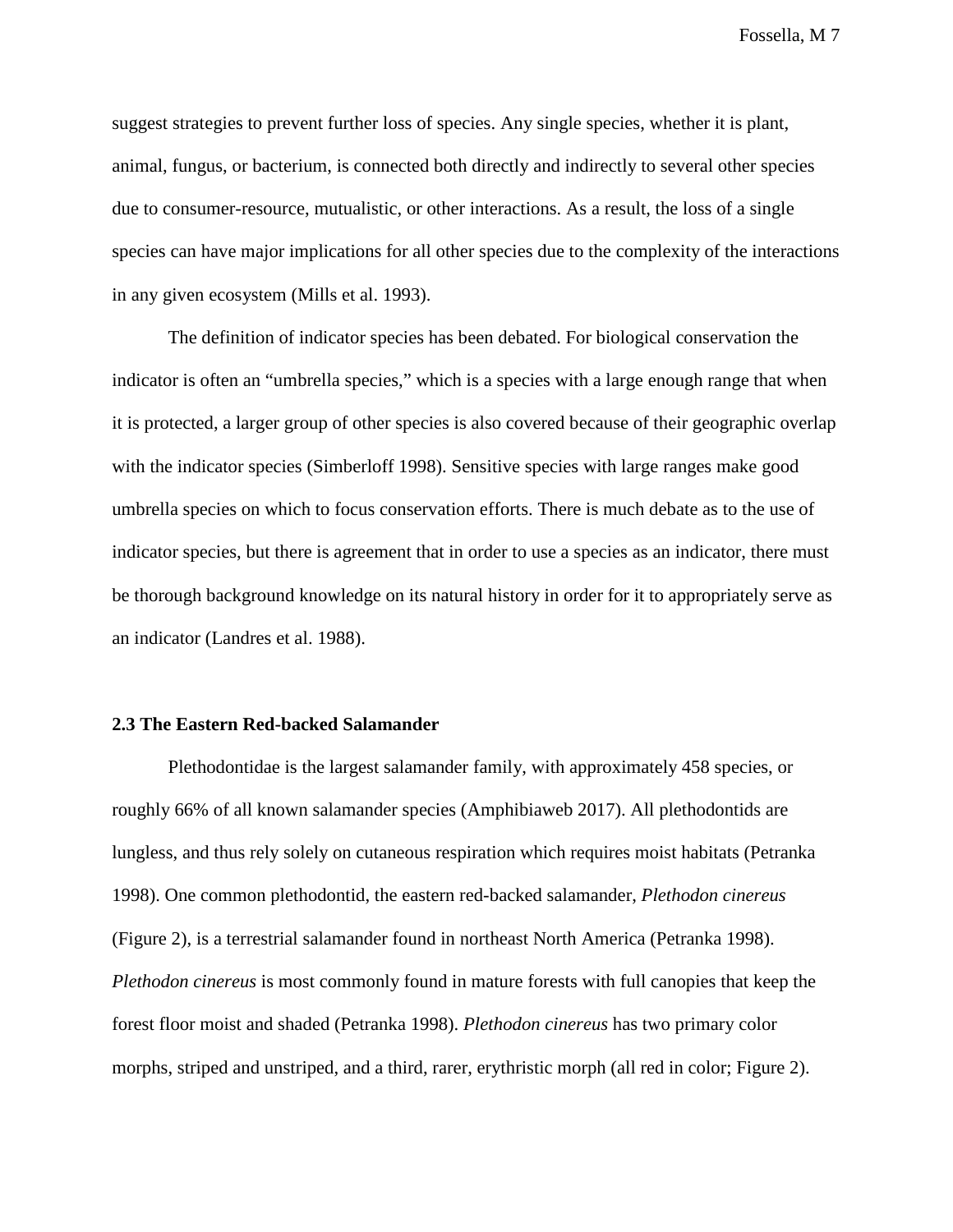The striped morph has a red dorsal stripe along its back, while the unstriped does not and is uniformly black in color (Figure 2).

*Plethodon cinereus* activity has previously been suggested for use as a natural indicator of ecosystem health (Welsh and Droege 2001). Its sensitivity to natural changes of ecosystem processes, like moisture cycling and microclimate, can serve as a signal to ecologists that greater changes are happening in the ecosystem (Welsh and Droege 2001). By studying the responses or behaviors of *P. cinereus*, including changes in the distribution or movement of the salamanders as a result of changes they detect in the environment, ecologists can better understand the health of the broader ecosystem. To efficiently monitor ecosystem variables through salamander responses, it is important to have an ecosystem profile for salamanders, and in particular *P. cinereus,* to most efficiently use them as a model system for other salamanders and amphibians. In previous studies, *P. cinereus* has been found to prefer leaf litter composed of deciduous leaves over coniferous pine needles (Renaldo et al. 2011), but more information is needed as there is range-wide variation in ecological preferences, which results in inconsistencies between studies. For example, Petranka (1998) notes that *P. cinereus* is rare or absent at a pH  $\leq$  3.7, while Moore and Wyman (2010) have found healthy, abundant populations of *P. cinereus* living in soil environments at or just below this apparent limit (mean  $pH = 3.7 \pm 0.4$ ; Moore and Wyman 2009).

One interesting result to come out of the many habitat studies of *P. cinereus* is that the different color morphs may have different habitat preferences. One hypothesis, addressing why the two main color morphs seem to prefer different climates, suggests that differing climate tolerances of the two morphs allow the species to inhabit more land, or expand its ecological niche (Fisher-Reid & Wiens 2015). Across its range, *P. cinereus* populations are roughly 70%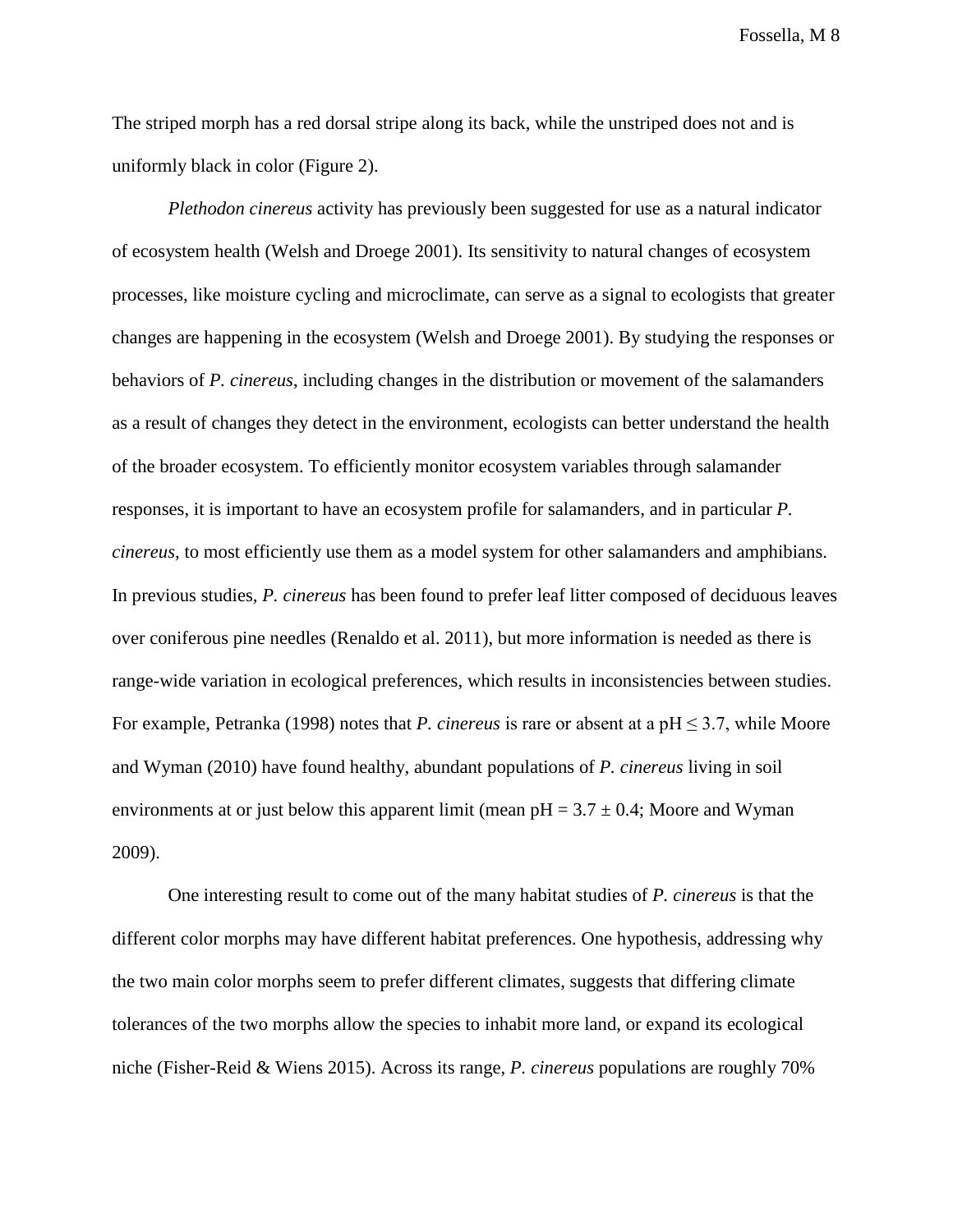striped, 30% unstriped; however, there are several places that are different from this general pattern (e.g., Long Island, New York, Fisher-Reid et al. 2013). In previous studies, the striped salamander was more likely to be found in cool and moist climates, while the unstriped salamander was more commonly found in warm and dry climates (e.g., Lotter & Scott 1977; Moreno 1989; summary in Petranka 1998). Other studies have suggested that the unstriped morph also has a higher mortality rate in cooler climates, and retreats back underground earlier than the striped morph when temperatures begin to drop at the end of the fall (Gibbs & Karraker 2006; Anthony et al. 2008). The erythristic morph's climate preferences are very poorly known due to the low sample size across the range of *P. cinereus*. However, these color morph climate preferences are not consistent across the large geographic range of *P. cinereus* (e.g., Petruzzi et al. 2006 contradicts Moreno 1989; and Fisher-Reid et al. 2013 found a higher proportion of unstriped morphs in cooler, drier climates; see also Moore and Ouellet 2014). From 1908-2004, of the species entire range a 0.7 °C warming occurred and the data from 558 sites with over 50,000 salamanders was analyzed for changes in color morphology (Gibbs & Karraker 2006). The probability of an individual being striped was found to increase with latitude, longitude, and elevation, while also decreasing overall by 6% in the years studied (Gibbs & Karraker 2006). Gibbs and Karraker suggest that the results are due to climate warming due to habitat disturbance caused by increased human activity (Gibbs & Karraker 2006; but see Moore and Ouellet 2015).

# **2.4 Climate Change and the Eastern Red-Backed Salamander**

The International Union for the Conservation of Nature (IUCN) states that global climate change is the cause of elevated extinction risk and threatened status for many species (IUCN 2016). Amphibians in particular are at risk, because they are uniquely sensitive to their climate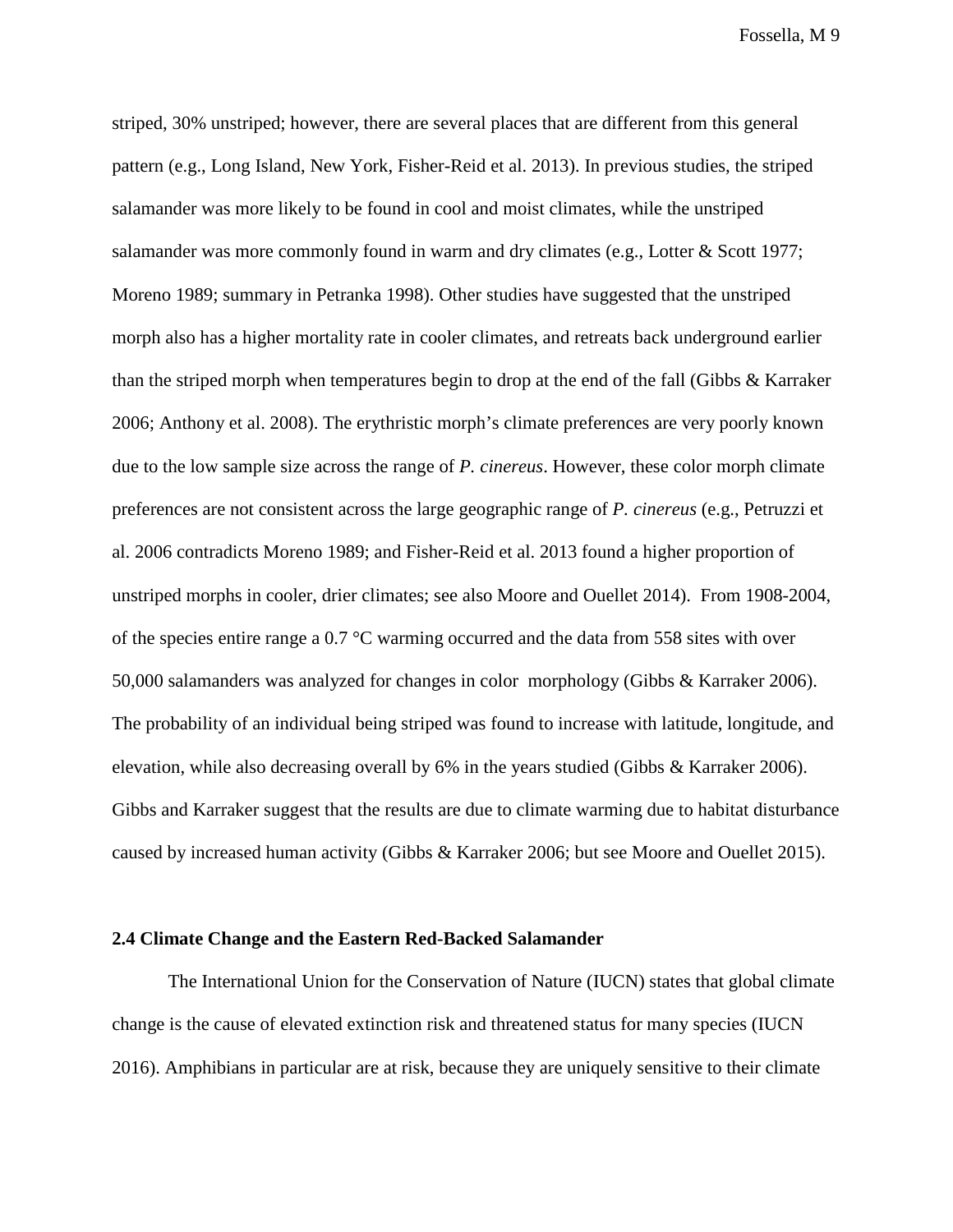(Foden et al. 2013; IUCN 2016). For many species it is difficult to determine how climate change is affecting them, partly because we do not have good time-series data documenting changes in abundance or morphology. Common species are also often ignored in favor of species at more immediate risk (Gaston 2010), who may have idiosyncratic responses that are difficult to generalize.

As discussed above, *Plethodon cinereus* salamanders may be good indicators of climate change (e.g., Gibbs & Karraker 2006) and forest health (e.g., Welsh & Droege 2001; Davic & Welsh 2004). This is in part because *P. cinereus* are easy to find, occur in high densities, eat a large number of forest invertebrates, but, primarily because they are sensitive to changes in temperature and moisture as described above (Petranka 1998). *Plethodon cinereus* also show potential as an indicator species because they are closely related to at-risk amphibian species that cannot be studied as easily (e.g., *P. shenandoah;* Fisher-Reid and Wiens 2011). By studying *P. cinereus*, we can use their responses to understand how global processes, like climate change, may be affecting more at-risk species with similar habitat requirements, as well as the overall health of the forest ecosystem (Welsh & Droege 2001; Davic & Welsh 2004).

#### **2.5 Lotter and Scott 1977 Study**

In 1977, Lotter and Scott studied *P. cinereus* color morph frequency across New England. Lotter and Scott (1977) sampled 49 sites uniformly distributed across New England, as well as a 416 specimen collection at the Harvard University Museum of Comparative Zoology which served as the 50th site for color morph analysis. At each site a minimum of 100 individuals were sampled by searching under logs, rocks, and bark fragments in localities of 1-3 km diameter (Lotter and Scott 1977).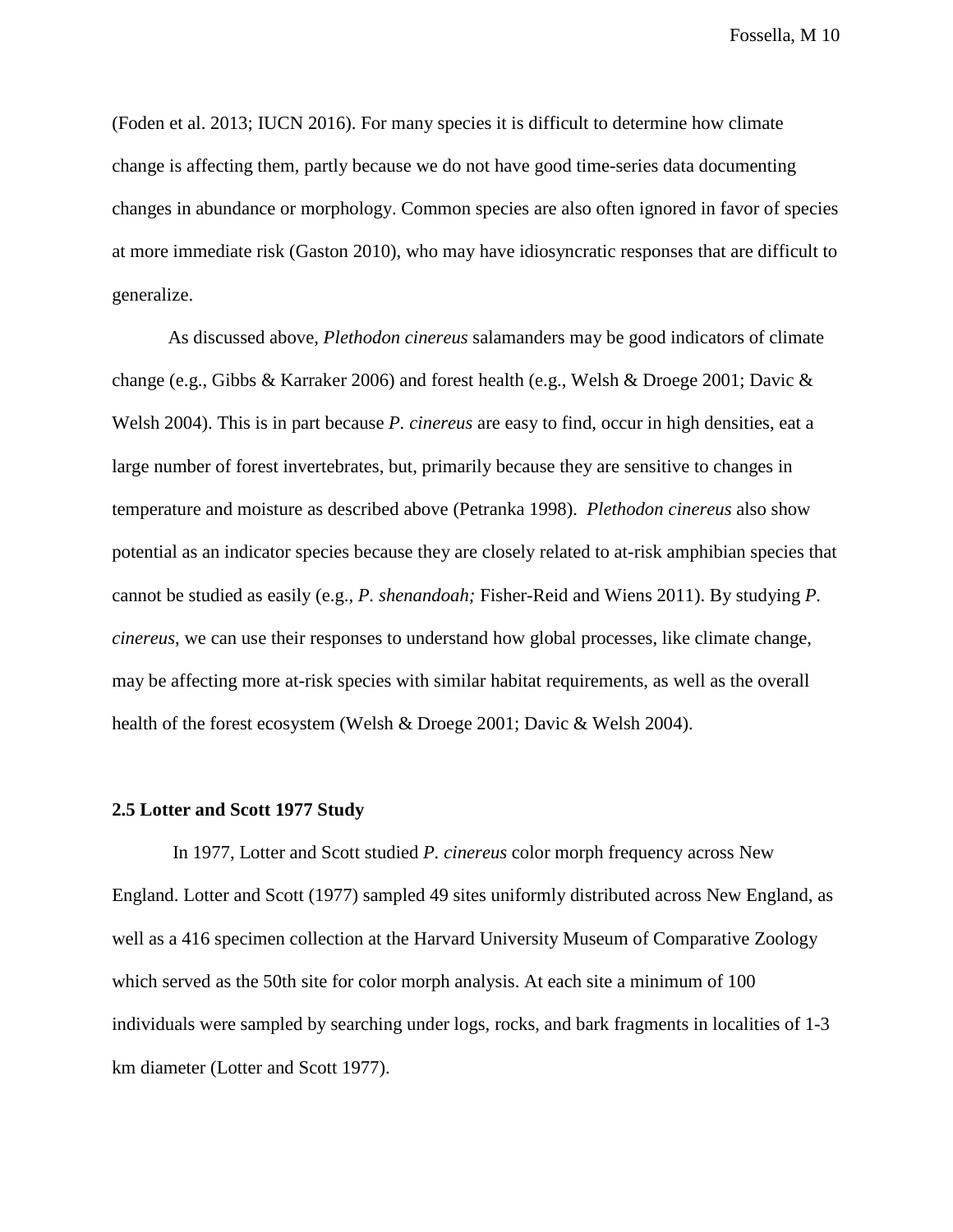Lotter and Scott (1977) also looked at temporal variation in morph frequency by sampling 100 salamanders in Locality 7 six times from March to November in 1973. Finally, they tested for differential mortality between striped and unstriped individuals by comparing the ratios of each color morph among juvenile and adult size classes, using 323 individuals collected from September to October in 1974 at sites adjacent to those used in the temporal variation sites (Lotter and Scott 1977).

Lotter and Scott (1977) found that morph frequency varied according to annual temperature patterns, with Massachusetts containing forests in both the "warm" and "cold" regions (Lotter and Scott 1977; Figure 3). Warm region localities had higher frequencies of unstriped morphs (5-30%), and cold region localities had lower frequencies of unstriped morphs (0-5%; Lotter and Scott 1977). Their temporal variation observations found that the unstriped individuals retreated from the surface earlier in autumn than the striped morph. There was also evidence for greater juvenile mortality in the unstriped morph: the unstriped morph had a higher frequency among juveniles than adults while the striped morph had no significant difference in frequency between age groups (Lotter and Scott 1977).

In this paper, I begin to understand the effects of global temperature change and changes in human land use in the last 40 years on *P. cinereus* populations by revisiting locations sampled by Lotter and Scott in 1977. I compared the abundance of each color morph observed at 25 sites in 2016 to those documented at the same 25 sites by Lotter and Scott (1977). I determined whether there has been a significant change in morph frequency that can be linked to simultaneous changes in environmental factors that might be impacting salamander habitat in Massachusetts, New Hampshire, and Vermont.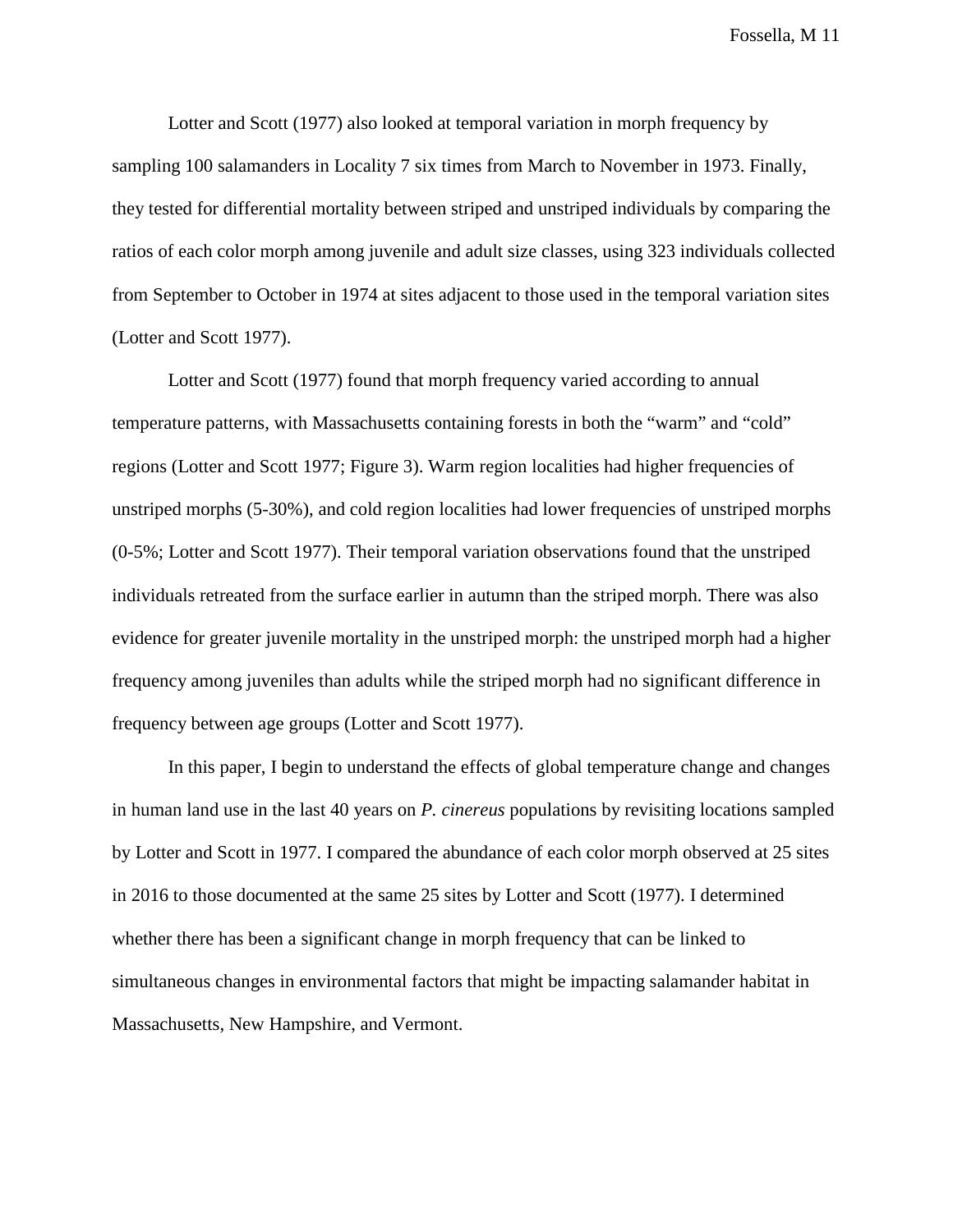# **3. Methods & Materials**

# **3.1 Site Identification**

Prior to sampling, I determined the current status of all Lotter and Scott (1977) localities in Massachusetts. I conducted preliminary site identification using online mapping software (Google Maps and Google Earth) and geographic information systems (GIS) data. For Lotter and Scott (1977) localities that had been disrupted by either urbanization or other forms of habitat destruction, I found the closest public forests within a 5 km radius (Figure 4) of the coordinates in Lotter and Scott (1977, reproduced in Table 1 and Figure 3). I sampled the 15 Massachusetts sites from Lotter and Scott (1977; Table 1). Dr. B. J. Cosentino at Hobart and William Smith Colleges in New York led the resampling effort in the Vermont and New Hampshire localities.

#### **3.2 Data Collection**

Each site was visited at least once for data collection between the hours of 0900 and 1700. For each numbered Lotter and Scott (1977) locality, I visited between one and five different forested sites within the 5 km radius described above. More than one site was visited at each locality if a sufficient number of salamanders could not be found at the first site. At each site I searched under logs, bark, rocks, and leaf litter for salamanders. For each salamander found, I recorded color morph (striped, unstriped, or erythristic), the status of the tail (broken or intact), and the size class: juveniles  $<$  35mm and adults  $>$  35mm in snout-to-vent length (SVL; Figure 5). I also recorded the GPS coordinates of the salamander's cover object. I noted the forest type (e.g., deciduous, pine) and the dominant tree species. If few or no salamanders were found at a location, the same site or others within the radius were revisited at a later date until I had sampled a minimum of 100 salamanders for each Lotter and Scott (1977) locality. To avoid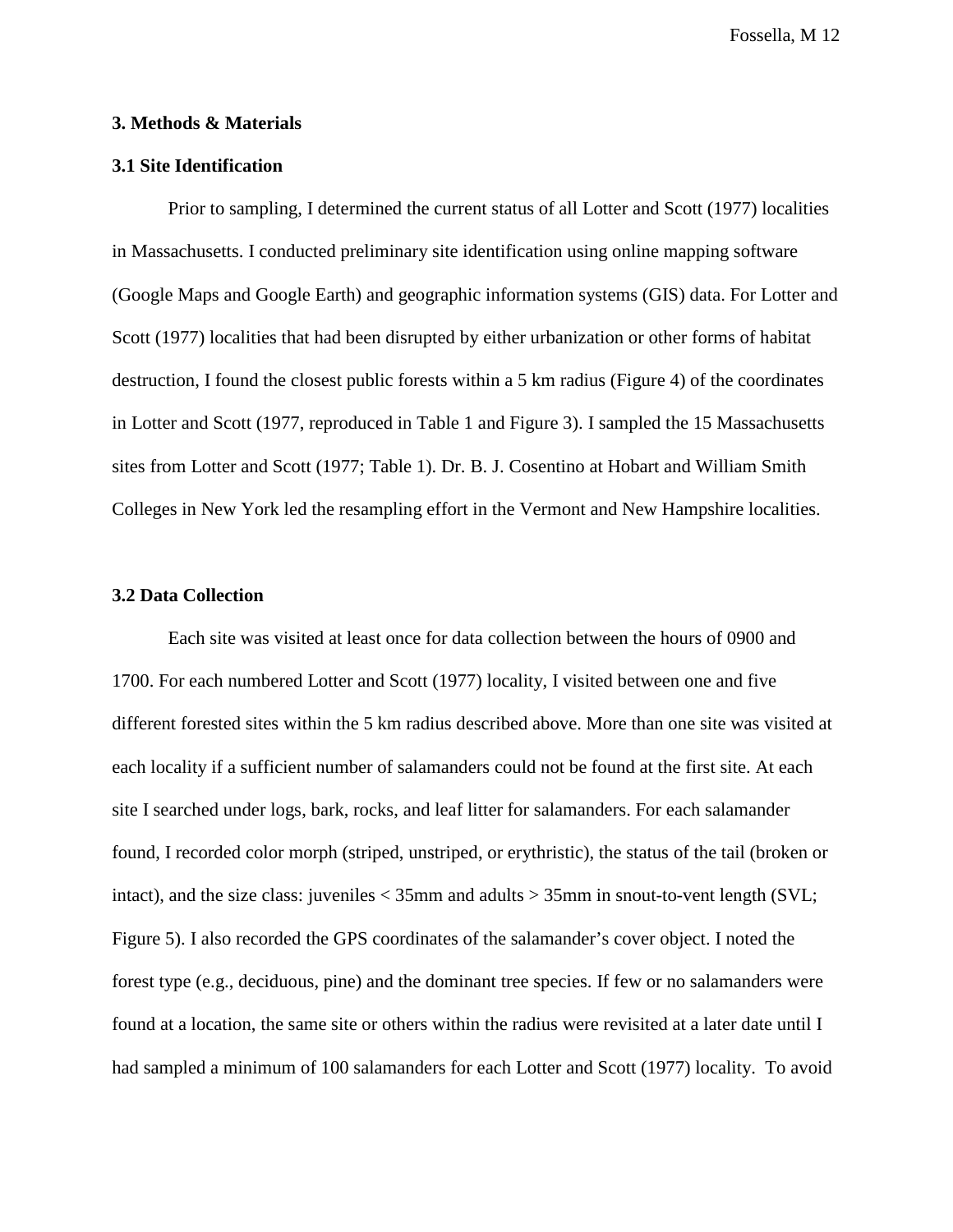resampling the same individuals on different days, I sampled different, distinct forest patches (e.g., separated by a road) within the radius when returning on a second or third day. At each location, I also recorded the number of juvenile red spotted newts (red efts, *Notophthalmus viridescens*).

# **3.3 Biological Handling Protocol**

Scientific collection permits from the appropriate Divisions of Fisheries and Wildlife were acquired by M. C. Fisher-Reid (with M. Fossella as a subpermitee; permit #024.165SCRA) before data collection began, and research was conducted with approval from Bridgewater State University's Institutional Animal Care and Use Committee (IACUC; Case number 2015-01). Salamanders were captured by hand and if needed contained in open plastic bags for less than 2 minutes to ensure their health was not threatened due to lack of air or moisture. If needed the salamander was gently moved to cause a positional change for measurement. After all data were collected, the salamander was released to the exact spot it was found and covered again by the log, rock, or bark it was found under originally.

#### **3.4 Statistical Analyses**

I used a  $\chi^2$  test of independence to compare morph frequencies over the last 40 years for all sites where the 1977 frequency for each morph was > 5%. For any sites where Lotter and Scott (1977) found less than 5% of a morph, I used Fisher's exact test because it works better for smaller sample sizes and helps reduce type I errors. Any localities which did not have a minimum of 100 salamanders sampled in 2016 were excluded from analyses. In a subset of the data collected (MA localities with 100+ salamanders in 2016 and a minimum of 5 unstriped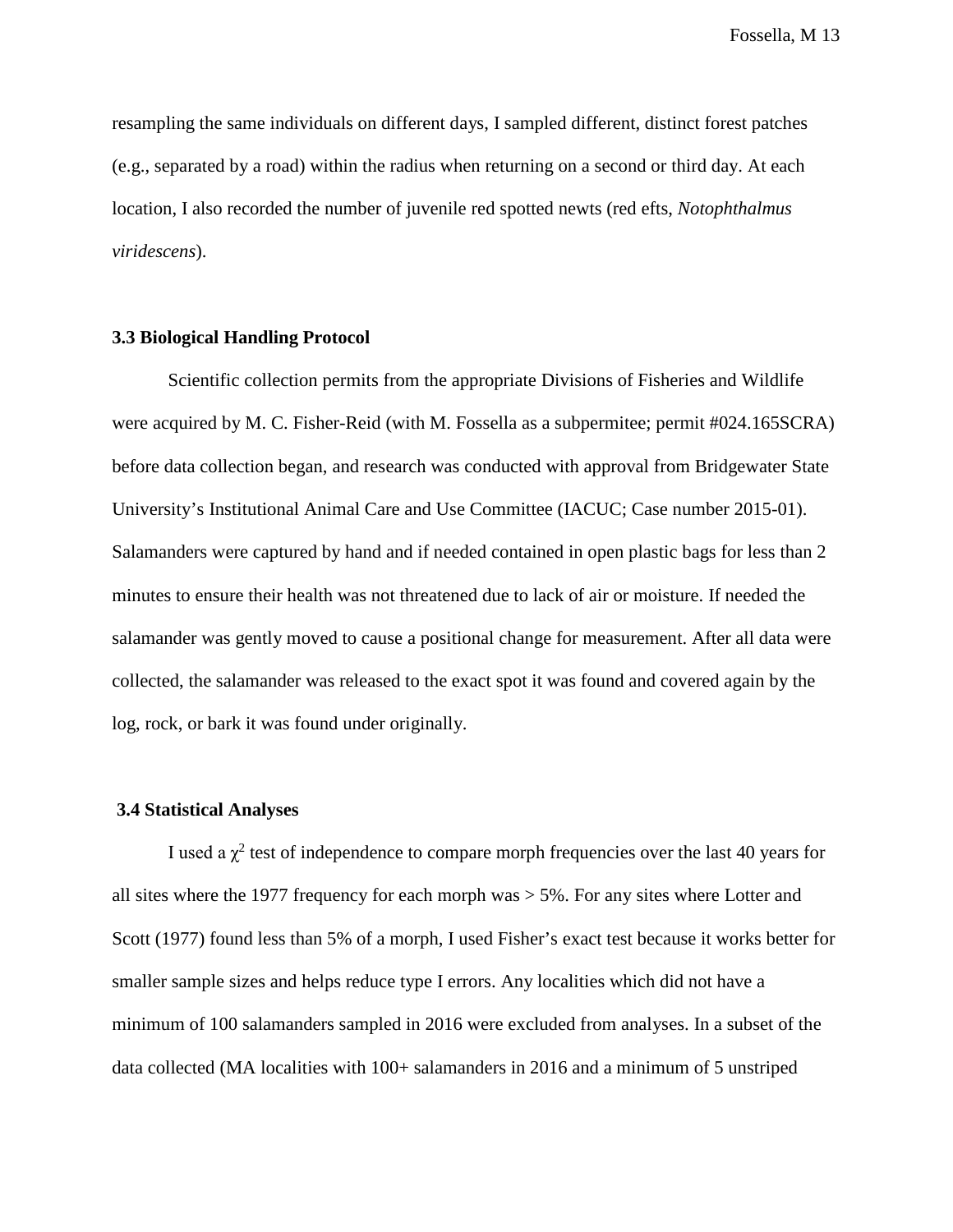salamanders), I compared morph frequencies between the two size classes, adult and juvenile, using a  $\chi^2$  test of independence.

I used Spearman's rank correlation to test if there was a relationship between the number of red efts (juvenile newts, *Notophthalamus viridescens*) and the erythristic morph, a purported Batesian mimic of the efts (Petranka 1998). I used Spearman's rank correlation because my data set failed a Shapiro-Wilk test for normality, and Spearman's rank correlation does not assume a normal distribution. All statistical analyses were conducted with R software (version 3.0.3; https://www.r-project.org/).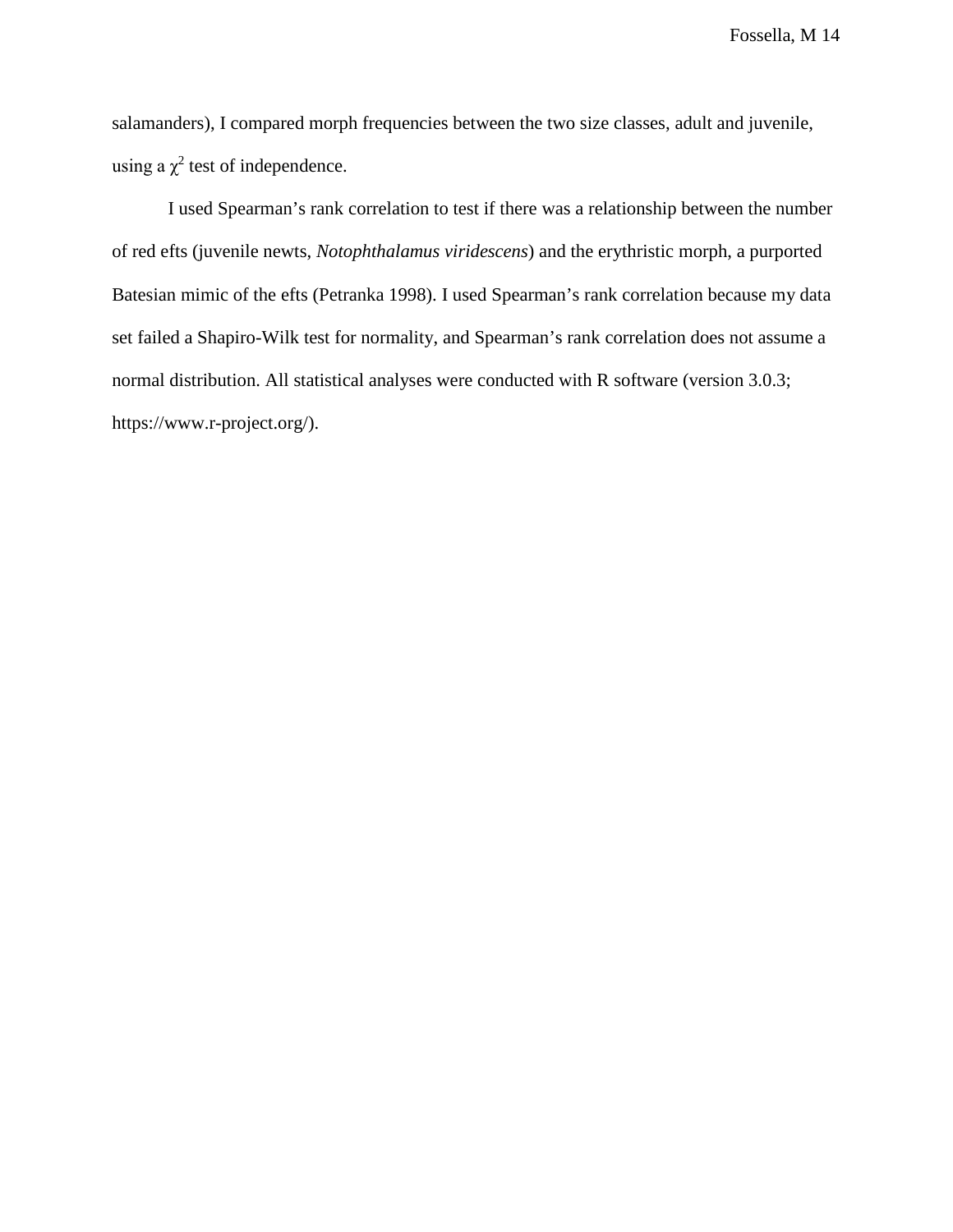# **4. Results**

In 2016, 25 of the Lotter and Scott (1977) sites were revisited by two teams, one from Bridgewater State University and the other from Hobart and William Smith Colleges. Of these 25, ten Massachusetts, five Vermont, and four New Hampshire localities met the criteria of  $\geq$ 100 salamanders encountered. Of these 19 localities, five had significant differences between morph frequencies in 1977 and 2016 (denoted by bolded *P* values in Table 1). Two localities in the warm region, Cohasset/Scituate (15) and Ashland (17), had significant changes in frequencies, both with increased striped and decreased unstriped frequencies (Table 1). The cold region's three localities with significant changes were inconsistent in their pattern of change. In New Ashford (42) and Colrain (45), the striped morph became more common, the unstriped remained consistent, and the erythristic decreased in frequency (Table 1). In Westhampton (44) the striped morph decreased, the unstriped increased, and the erythristic remained consistent (Table 1). However, after a sequential Bonferroni test to correct for multiple comparisons, only two localities, 15: Cohasset/Scituate and 44: Westhampton, remained significant (Table 1). One location, 30: Wells, was found to be marginally significant with a  $P_{AB}$  =0.0785 (Table 1). No significant differences were found in morph frequency ratios between the two size classes (all *P*  > 0.300). Spearman's rank correlation found a weak, non-significant relationship between number of red efts found and number of erythristic morphs found ( $r_s = 0.09$ ,  $P = 0.68$ ).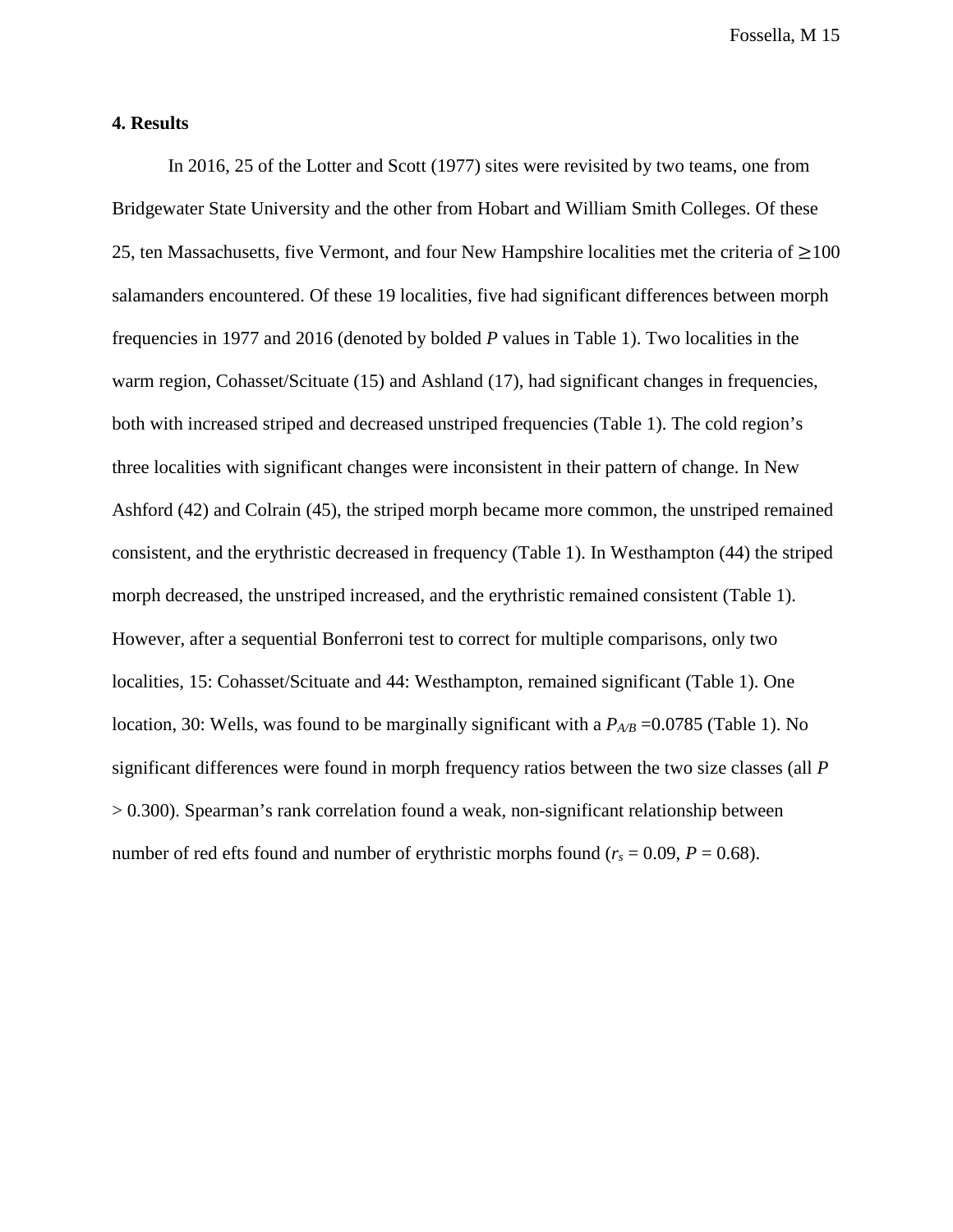# **5. Discussion**

# **5.1 Morph Frequency**

Climate change and land use are increasingly being documented as contributing to morphological change and species extinctions. In this paper, I set out to document the potential effects of climate change and land use on a common amphibian species with known correlations between morphology and climate. By revisiting localities from Lotter and Scott (1977), we were able to document any changes in morphology which might be driven by climate change. Only a few sites tested experienced significant change in morph frequency since 1977 (Table 1), and the direction of change was not only not what we expected, given previously documented climate tolerances of *P. cinereus* color morphs, it was also not consistent across sites.

The warm region localities which experienced significant changes (15 and 17) showed an increase in striped frequencies. Most previous work suggests that striped *P. cinereus* are better adapted to live in wetter and cooler environments (see reviews in Petranka 1998, and the introductions of Anthony et al. 2008; Fisher-Reid et al. 2013). However, some studies point to inconsistencies in this pattern (e.g., Petruzzi et al. 2006; Fisher-Reid et al. 2013; Moore and Ouellet 2015). Our results thus may indicate that the microhabitats of *P. cinereus* in the warm region have become cooler in the last 40 years or that the relationship between color and temperature change due to anthropogenic climate change is not as clear cut as previous studies have assumed. Further examination of local and regional climate change is required to help tease this apart. As described in the Introduction, we expected the cold region, previously defined by Lotter and Scott as the area with  $\sim$ 100% striped, to have more unstriped individuals as the world climate warmed. This occurred at only one locality (#44; Table 1), while the other two cold region localities with significant changes (#42 and #45; Table 1) showed an increase in striped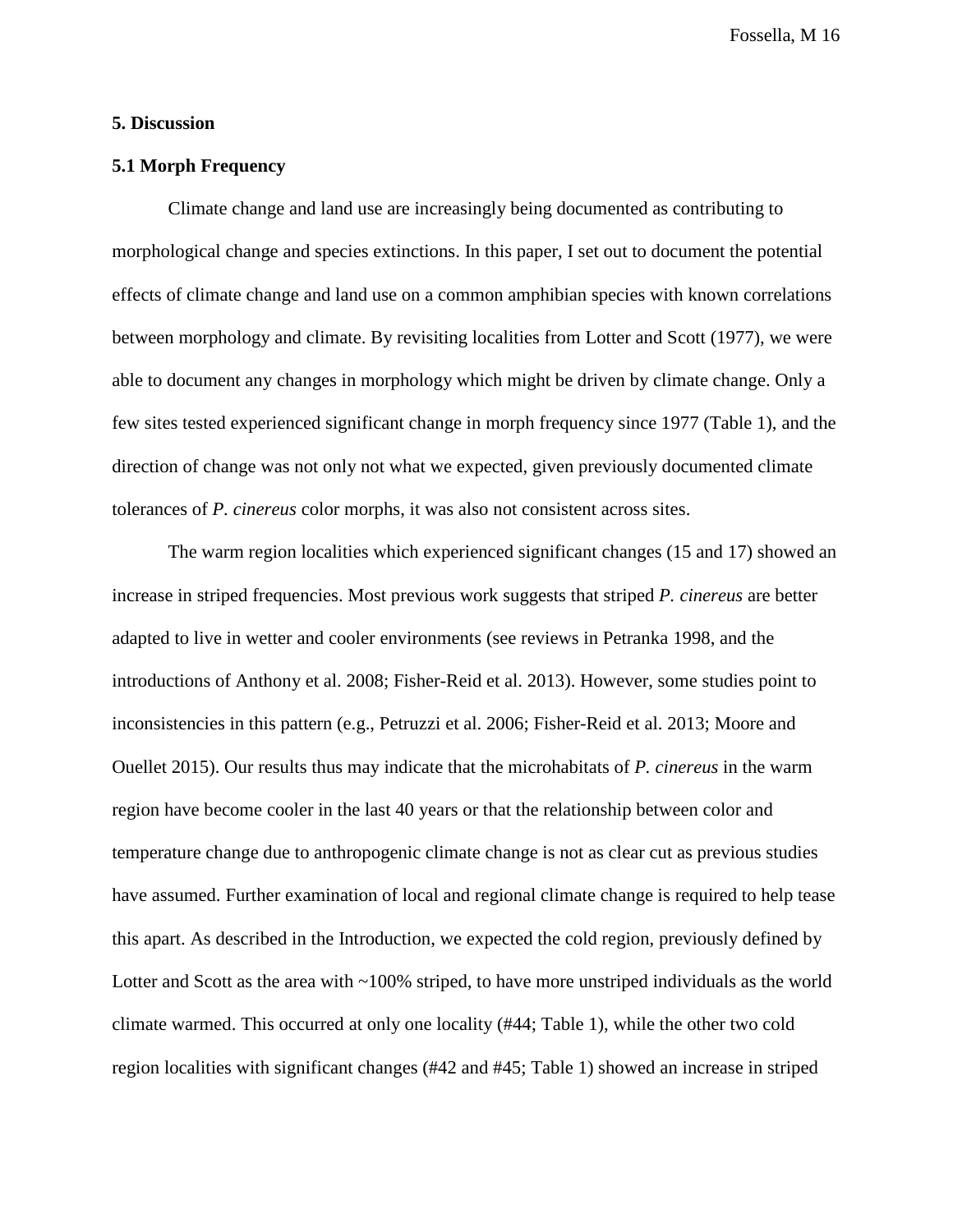morphs and decrease in erythristic morphs, with no change in unstriped morphs (persistent absence). These results do not support the hypothesis that with climate warming, the more drought resistant morph (unstriped) would become more common. In sum, our results support no change in the majority of sites, particularly if corrections for multiple comparisons are made. A sequential Bonferroni adjustment only leaves two sites with significant change (#15 Cohasset/Scituate and 44 Westhampton, MA), and a more restrictive alpha value (i.e., of  $\alpha$  = 0.01 instead of  $\alpha$  = 0.05), again, only leaves two sites with significant change (#15 Cohasset/Scituate and #44 Westhampton, MA).

According to the PRISM group at Oregon State University, the temperature in New England has varied between (-0.22 and 0.22°C) per year from 1951-2006 (Figure 6). In comparison to Lotter and Scott's determination of the warm and cold regions (Figure 3), the majority of the cold region has experienced at least a -0.03°C temperature change, which is a very small change. Perhaps the climate change in New England has not yet been drastic enough to change the microclimate of *P. cinereus*, or another factor is driving morph frequency changes at these localities, like intermorph competition or intermorph variation in response to changes in land use.

The absence of the unstriped morph in many locations may also be explained by the behavior and physiology of the striped and unstriped morphs. A pair of studies found that the two color morphs had different responses to predation, suggesting that the unstriped morph is more vulnerable to avian predators (Moreno 1989; Venesky & Anthony 2007). A high predatory attack rate on the unstriped morph could explain the lack of increase in the morph that was hypothesized with the increase in temperature, however the present day stability of the unstriped adults and juveniles make this unlikely (see section 5.3).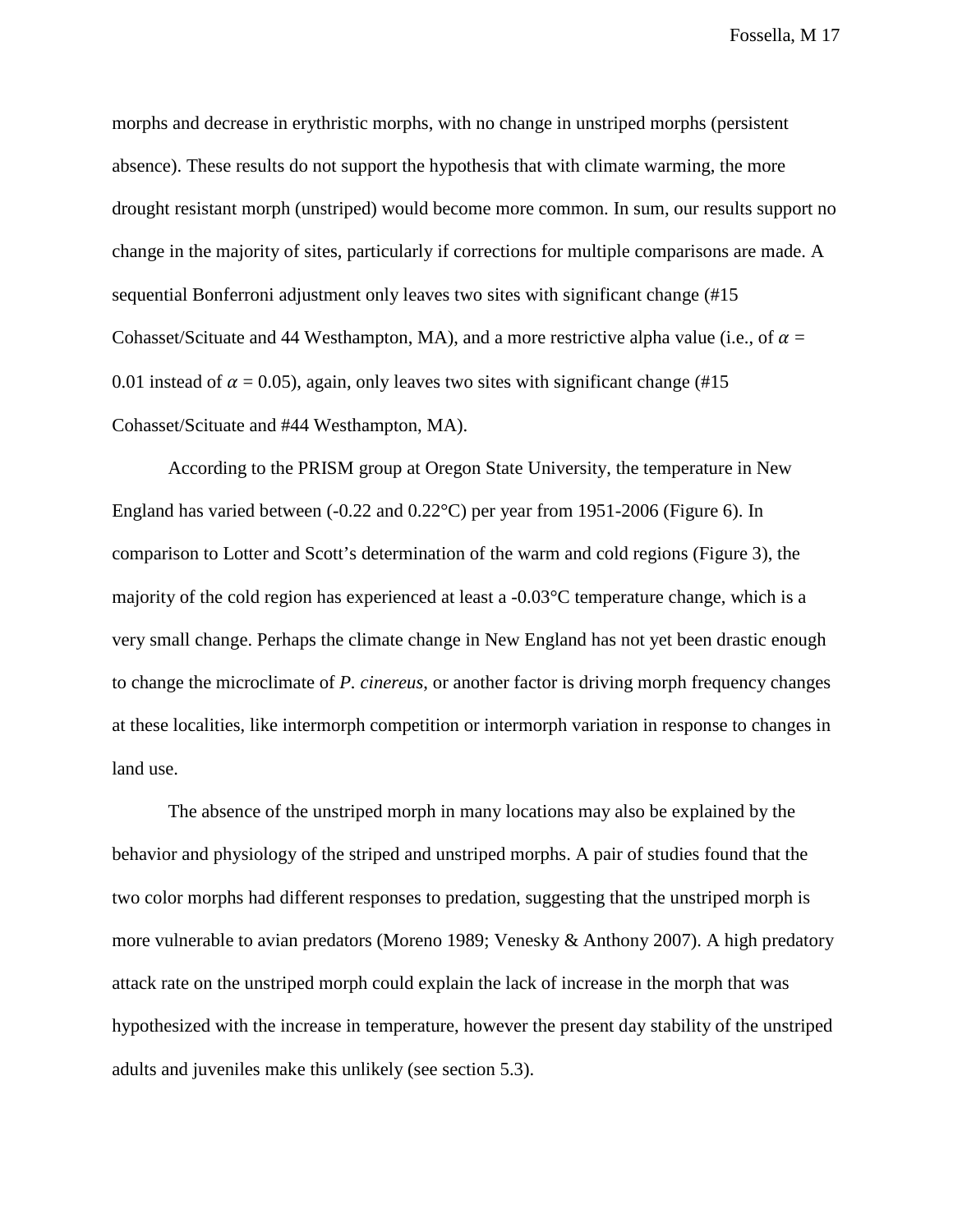# **5.2 Mimicry in the Erythristic Morph**

My study also documented the current frequencies of the rare erythristic morph across the 25 sites. In the present study, they are more often found in Western MA, and Southern Vermont and New Hampshire, which are all entirely in the cold region (Table 1). Lotter and Scott (1977) hypothesized that the erythristic morph is a mimic of the terrestrial adult morph of the toxic eastern red-spotted newt, *Notophthalmus viridescens.* If their hypothesis is correct, we expect the erythristic morph would be more common in areas with large red eft populations. However, we found no relationship between number of red efts found and number of erythristic morphs  $(r_s = -1)$ 0.0996,  $P = 0.6849$ ). Overall, we saw a region-wide decrease and extremely low abundance of erythristic morphs, so further tests of this hypothesis will be difficult.

#### **5.3 Juvenile v. Adult Frequencies**

In 1977, Lotter and Scott found that the unstriped morph had a higher juvenile frequency than adult frequency, indicating that there was a higher mortality rate in the unstriped morph compared to the striped morph. They argued that unstriped juveniles had a selective advantage over the unstriped adults, because of their small sizes and ability to blend into dirt with their dark color, they are harder for predators to see (Lotter and Scott 1977). In the present study, there is no significant difference in ratio of the striped and unstriped color morphs between juveniles and adults, meaning we found just as many juveniles as we did adults in both morphs. This suggests that the present day frequencies are stable, and whatever factor was previously leading to juvenile mortality in unstriped morphs is no longer present, or the species has adapted to it. From a biodiversity perspective, the stabilization of the unstriped morph indicates that natural selection is not acting asymmetrically against the unstriped morph, as Lotter and Scott predicted in 1977.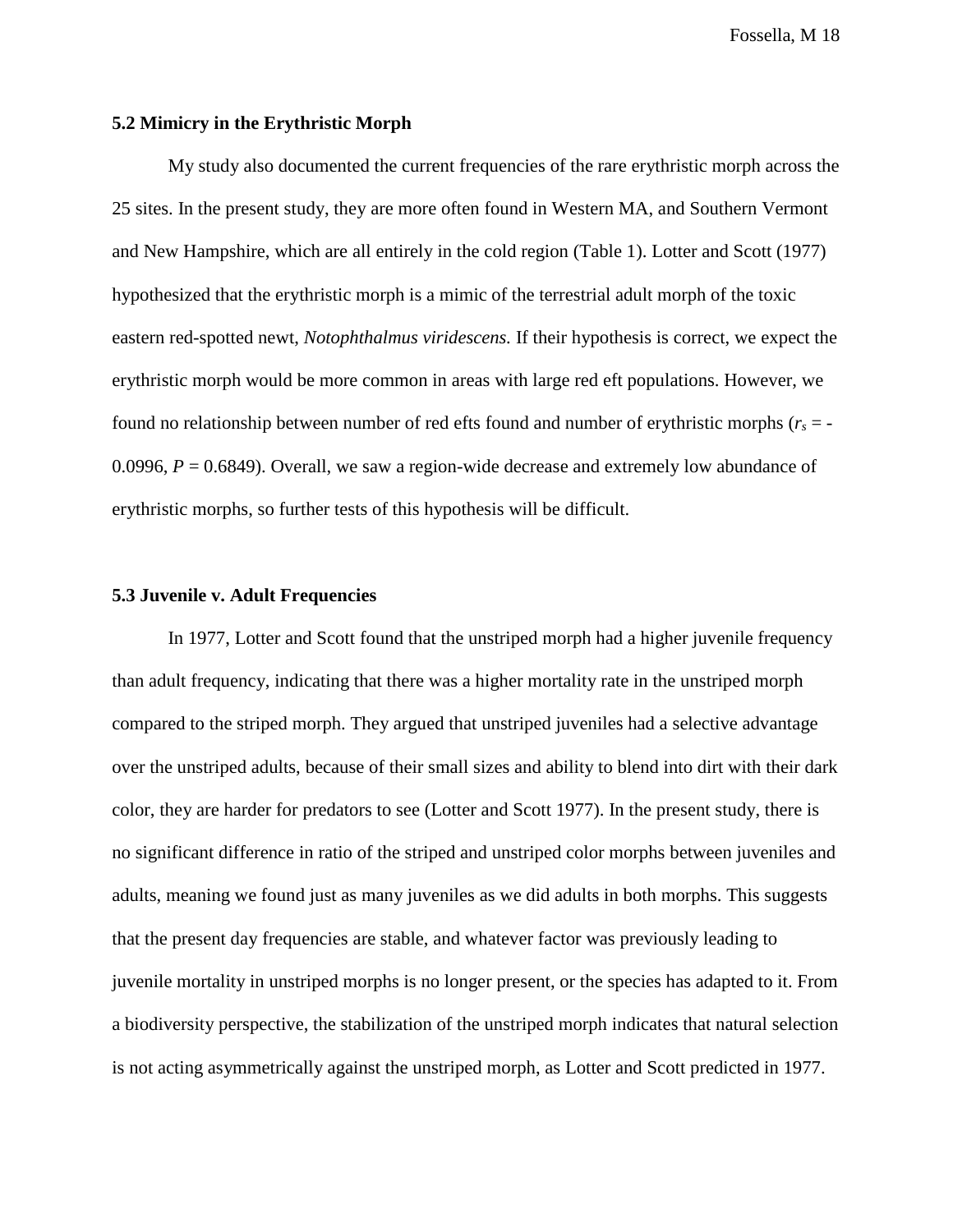Our results do not support Lotter and Scott's (1977) hypothesis that there is variation in juvenile mortality between the morphs.

### **5.4 Conclusions**

Further studying of particularly temperature-sensitive species, such as *P. cinereus*, is necessary to assess the loss of biodiversity that is occurring due to the changes in climate over the last 40 years (Figure 1). The decrease of the unstriped morph in all locations is interesting and indicates that the morph may be lost in some populations. Current conservation efforts must be strengthened to protect the current biodiversity of the planet. Efforts can be strengthened by continuing to map species occurrences, assessing population size, and species viability (Schmitz et al. 2015). Forecasting efforts must be made to analyze the potential effects of climate change on landscapes, pests, and invasive species (Schmitz et al. 2015). Ecological connectivity must be restored in areas of human fragmentation (Schmitz et al. 2015). Areas of refugia for species at risk of displacement due to climate change must be identified and protected (Schmitz et al. 2015). As explained in the framework by Schmitz et al. (2015), three main steps need to be taken to combat the loss of climate driven biodiversity: (1) establish a baseline of current environmental conditions, (2) identify ecological features vulnerable to climate change, and (3) deduce the future needs of the most vulnerable and at risk species, ecosystems, and landscapes.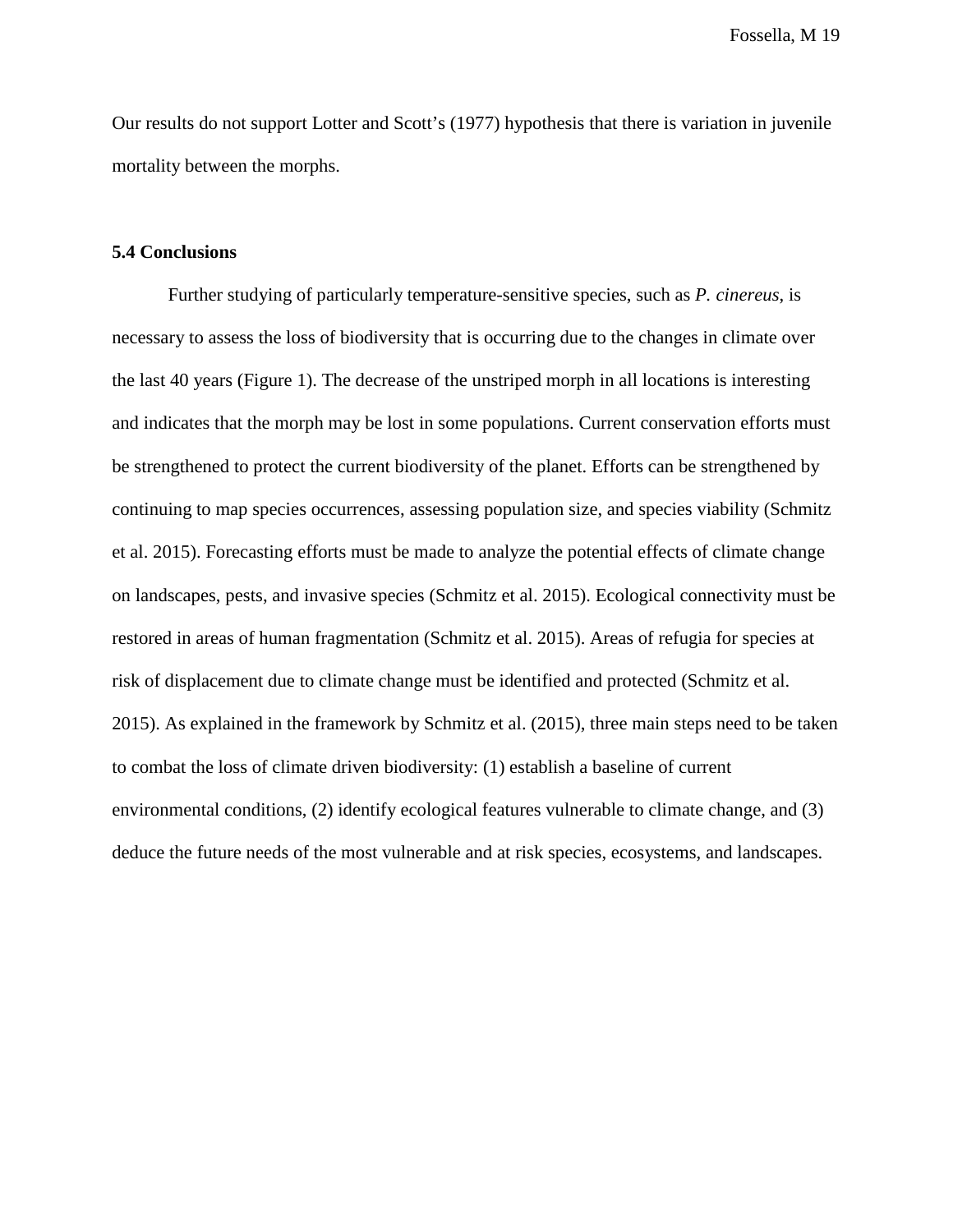#### **6. Future Work**

As of right now, we have only a few pieces of this puzzle. My work is part of a larger collaborative effort lead by Dr. B. J. Cosentino at Hobart and William Smith Colleges in New York to resample all 50 Lotter and Scott sites. Resampling will be completed in the next year or two. Once all of the sites have been resampled, we will have complete data on overall regional change, and be able to test the impact of climate and land use as potential drivers of the observed change.

#### **7. Acknowledgements**

This project was initially funded by an Adrian Tinsley Program (ATP) Summer Grant in summer 2016 to M. Fossella and A. Back from the Office of Undergraduate Research at Bridgewater State University. M. Fossella also received an ATP semester grant during fall 2016 to finish the field work associated with this project. Thank you to the Office of Undergraduate Research, especially Dr. Jenny Shanahan who looked over proposal drafts and helped get the project off the ground. A huge thank you to Dr. M. C. Fisher-Reid who served as my mentor for undergraduate research. The resampling effort of the Lotter and Scott localities is being led by Dr. B. J. Cosentino at Hobart and William Smith Colleges in New York, I thank him for guidance on methods and his support of my participation. I would also like to thank A. Back, S. Couto, N. Pierce, E. Perry, and M. Tucker for help conducting field work and spending a week camping with me in western MA. Thank you Dr. C. Bloch for statistical advice and for being on my reading committee. Thank you Dr. K. Adams for always supporting my work and taking time out of your very busy life to read my thesis. Thank you Dr. J. Roling for housing and feeding my lab mates and I in western MA for a long week of non-stop data collection, what a hospitable host. Thank you to all of the amazing people that made this work possible.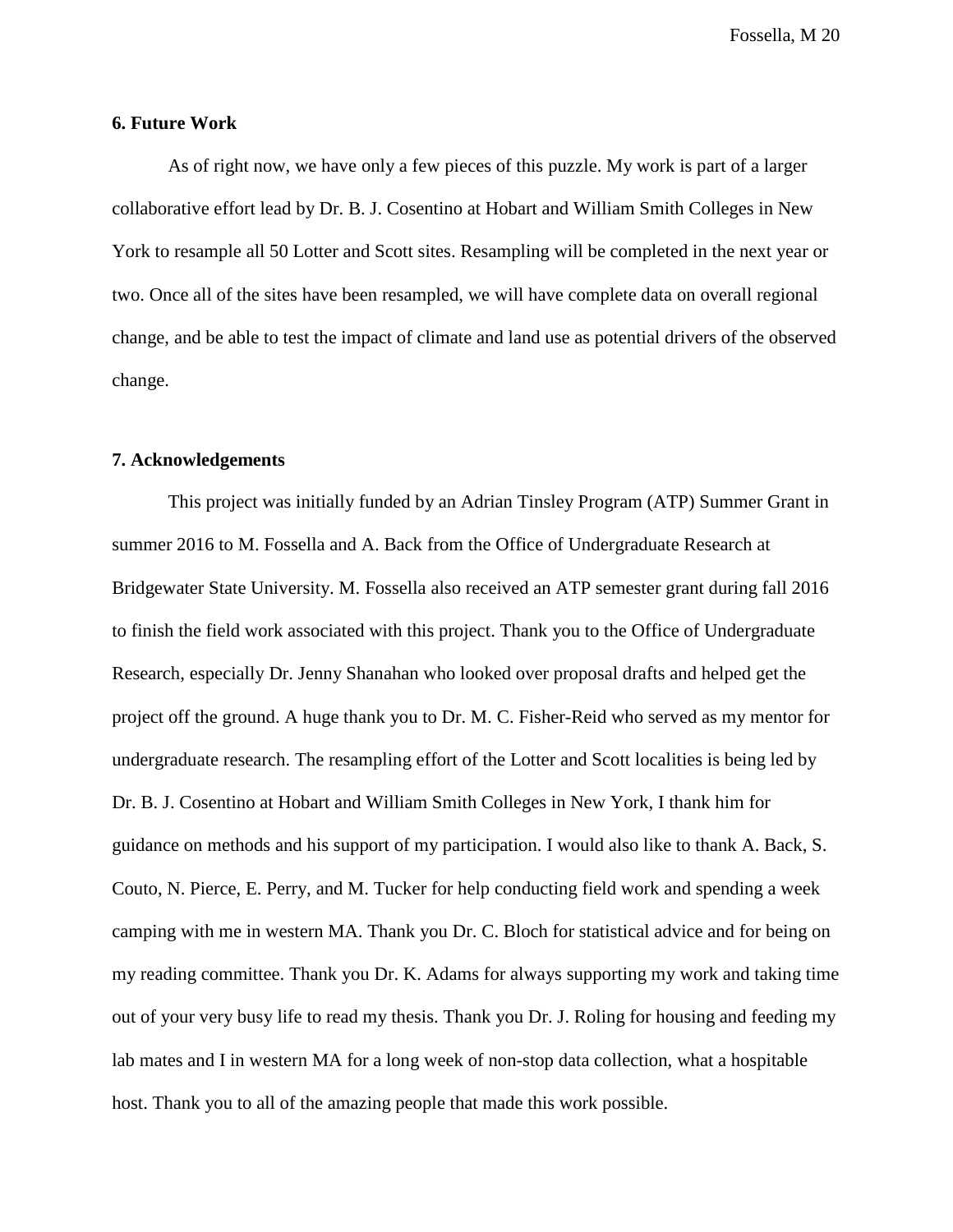# **8. References**

- Alexandrino, J., N. Ferrand, and J. W. Arntzen. 2005. Morphological variation in two genetically distinct groups of the golden-striped salamander, *Chioglossa lusitanica (Amphibia Urodela)*. *Contributions to Zoology* 74: 3-4.
- Anthony, C.D., M.D. Venesky, and C.-A. Hickerson. 2008. Ecological separation in a polymorphic terrestrial salamander. *Journal of Animal Ecology* 77:646–653.
- Beever, E.A., C. Ray, J.L. Wilkening, P.F. Brussard, and P.W. Mote. 2011. Contemporary climate change alters the pace and drivers of extinction. *Global Change Biology* 17:2054-2070.
- Cahill, A.E., M.E. Aiello-Lammens, M.C. Fisher-Reid, X. Hua, C.J. Karanewsky, H.Y. Ryu, G.C. Sbeglia, F.Spagnolo, J.B. Waldron, O. Warsi, and J.J. Wiens. 2012. How does climate change cause extinction? *Proceedings of the Royal Society of London B*. (rspb20121890) 280.
- CCSP. 2008. The Effects of Climate Change on Agriculture, Land Resources, Water Resources, and Biodiversity in the United States. Chapter 3: Land Resources: Forest and Arid Lands. Environmental Protection Agency, Washington, DC, USA.
- Corn, P.S. 2003. Amphibian breeding and climate change: The importance of snow in the mountains. *Journal of Conservation Biology* 17:1523–1739.
- Davic, R.D. and H.J. Welsh. 2004. On the ecological role of salamanders. *Annual Review of Ecology Evolution and Systematics* 35:405–434.
- DeFries, R.S., J.A. Foley, and G.P. Asner. 2004. Land‐use choices: Balancing human needs and ecosystem function. *Frontiers in Ecology and the Environment* 2:249–257.

Eglington, S.M. and J.W. Pearce-Higgins. 2012. Disentangling the relative importance of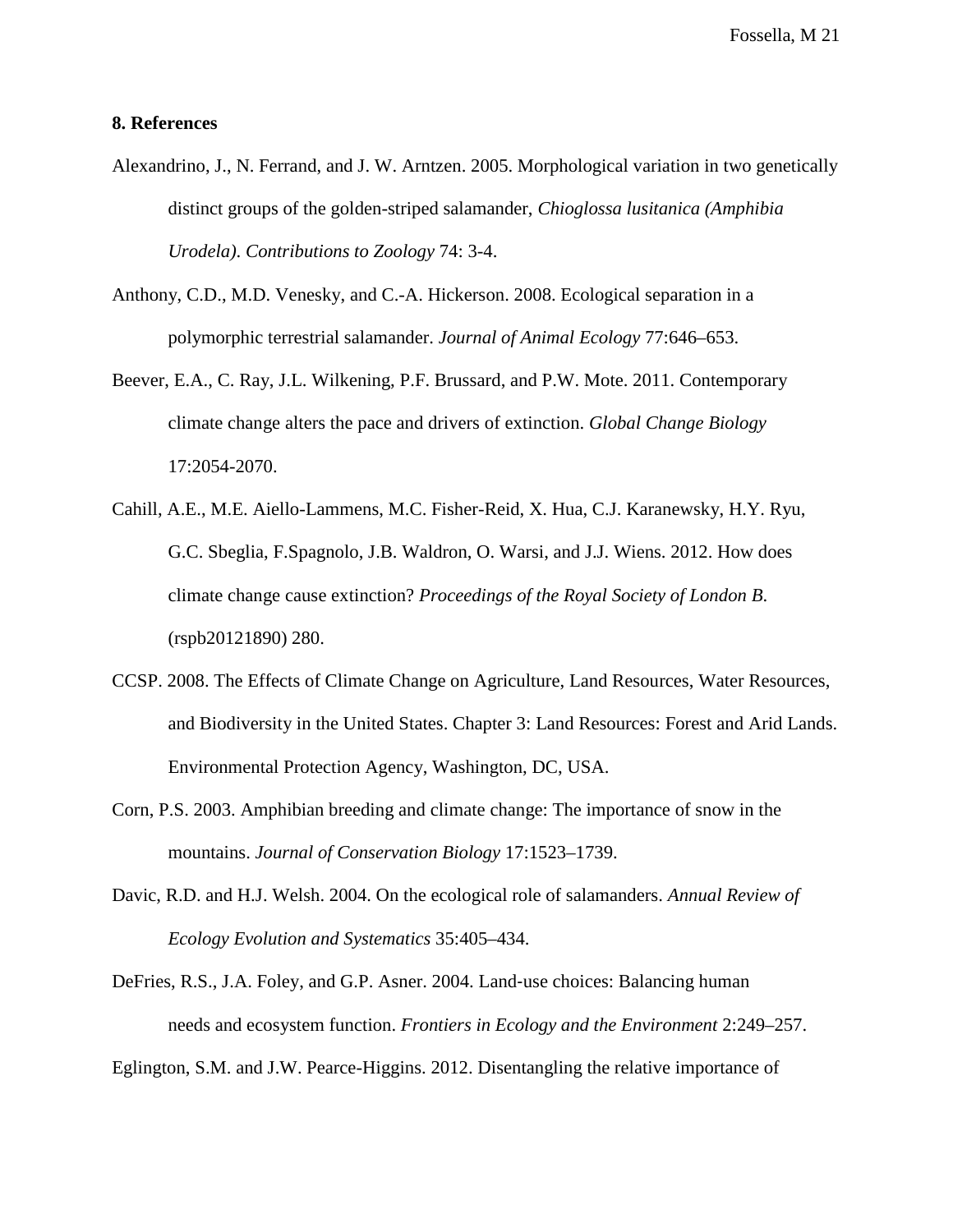changes in climate and land-use intensity in driving recent bird population trends. *PLoS One* 7:e30407.

- Feder, M.E. and W.W. Burggren. 1985. Cutaneous gas exchange in vertebrates: design, patterns, control and implications. *Biological Reviews* 60:1–45.
- Fisher-Reid, M.C., T.N. Engstrom, C.A. Kuczynski, P.R. Stephens, and J.J. Wiens. 2013. Parapatric divergence of sympatric morphs in a salamander: incipient speciation on Long Island? *Molecular Ecology* 22:4681–4694.
- Fisher-Reid, M.C., and J.J. Wiens. 2015. How is geographic variation within species related to macroevolutionary patterns between species? *Journal of Evolutionary Biology* 28:1502–1515.
- Foden, W.B., S.H.M. Butchart, S.N. Stuart, J.-C. Vie, H.R. Akcakaya, A. Angulo, L.M. DeVantier, A. Gutsche, E. Turak, L. Cao, and S.D. Donner. 2013. Identifying the world's most climate change vulnerable species: A systematic trait-based assessment of all birds, amphibians and corals. *PLoS ONE* 8:e65427.
- Foley, J.A., R. DeFries, G.P. Asner, C. Barford, G. Bonan, S.R. Carpenter, F.S. Chapin, M.T. Coe, G.C. Daily, H.K. Gibbs, and J.H. Helkowski. 2005. Global consequences of land use. *Science* 309:570–574.
- Gaston, K.J. 2010. Valuing common species. *Science* 327:154–155.
- Gibbs, J.P. and N.E. Karraker. 2006. Effects of warming conditions in eastern North American forests on red-backed salamander morphology. *Conservation Biology* 20:913–917.
- Grant, E.H.C., E.L. Muths, R.A. Katz, S. Canessa, M.J. Adams, J.R. Ballard, L. Berger, C.J. Briggs, J. Coleman, M.J. Gray, and M.C. Harris. 2016. Salamander chytrid fungus (*Batrachochytrium salamandrivorans*) in the United States—Developing research,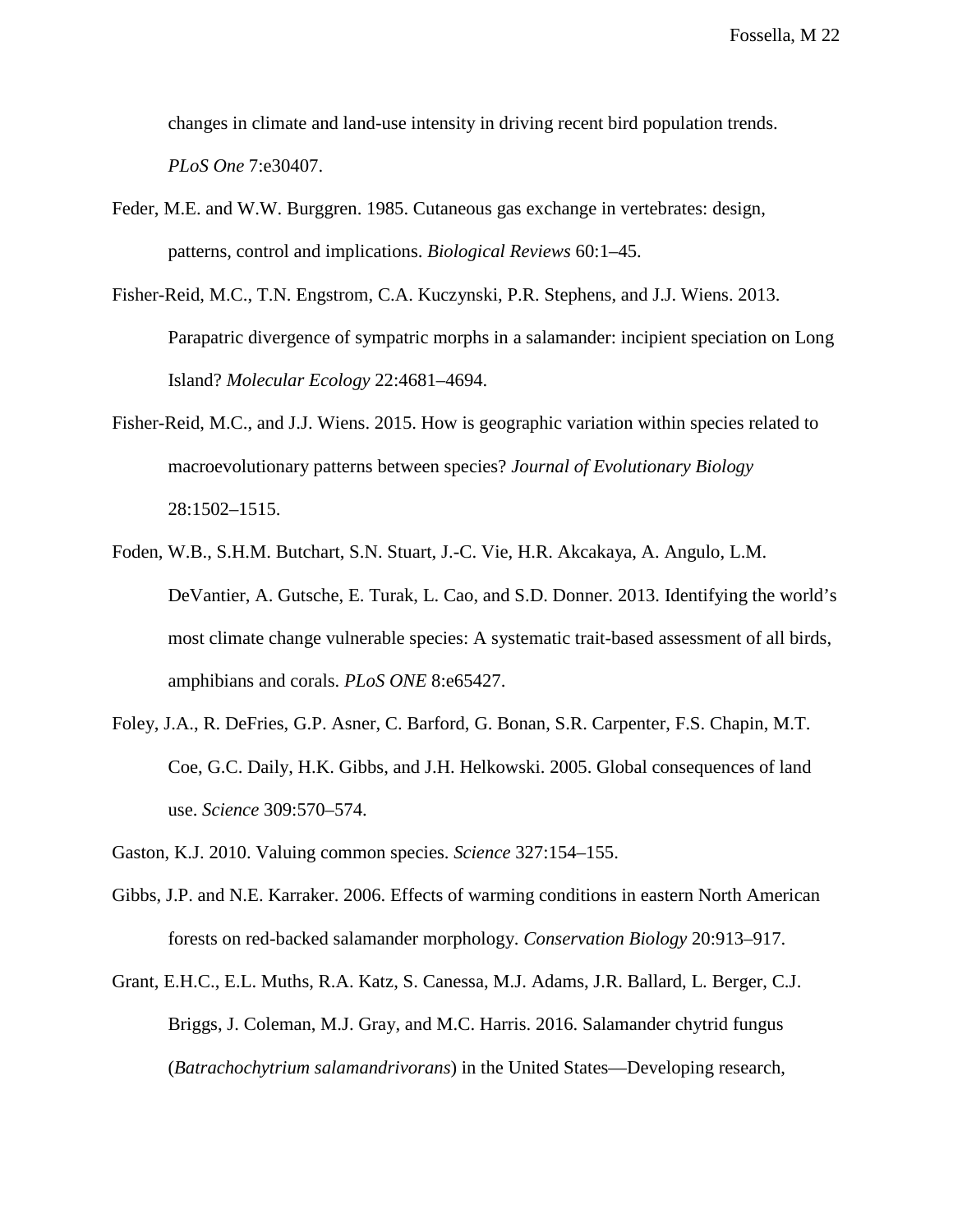monitoring, and management strategies (No. 2015-1233). US Geological Survey. https://pubs.er.usgs.gov/publication/ofr20151233. [Accessed 28 July 2016.](https://pubs.er.usgs.gov/publication/ofr20151233)

- IUCN. 2016. IUCN Red List of Threatened Species. Version 2016.1. http://www.iucnredlist.org. Accessed 24 July 2016.
- Landres, P.B., J. Verner and J.W. Thomas. 1988. Ecological uses of vertebrate indicator species: A critique. *Conservation Biology* 2: 316-328.
- Lotter, F. and N.J. Scott. 1977. Correlation between Climate and Distribution of the Color Morphs of the Salamander *Plethodon cinereus*. *Copeia* 1977:681–690.
- Marsh, D.M. and Goicochea, M.A. 2003. Monitoring terrestrial salamanders: Biases caused by intense sampling and choice of cover objects. *Journal of Herpetology* 2003 37(3):460-466.
- Mills, L.S., M.E. Soulé, and D.F. Doak. 1993. The keystone-species concept in ecology and conservation. *BioScience* 43: 219-224.
- Moore, J.-D. and M. Ouellet. 2014. Ouestioning the use of an amphibian colour morph as an indicator of climate change. *Global Change Biology* 21:566–571.
- Moore, J.D. and Wyman, R L. 2010. Eastern Red-backed Salamanders (Plethodon cinereus) in a Highly Acid Forest Soil. *The American Midland Naturalist* 163: 95-105.
- Moreno, G. 1989. Behavioral and physiological differentiation between color morphs of the salamander, *Plethodon cinereus*. *Journal of Herpetology* 23:335–341.
- Moritz, C., J.L. Patton, C.J. Conroy, J.L. Parra, G.C. White, and S.R. Beissinger. 2008. Impact of a century of climate change on small-mammal communities in Yosemite National Park, USA. *Science* 322: 261-264.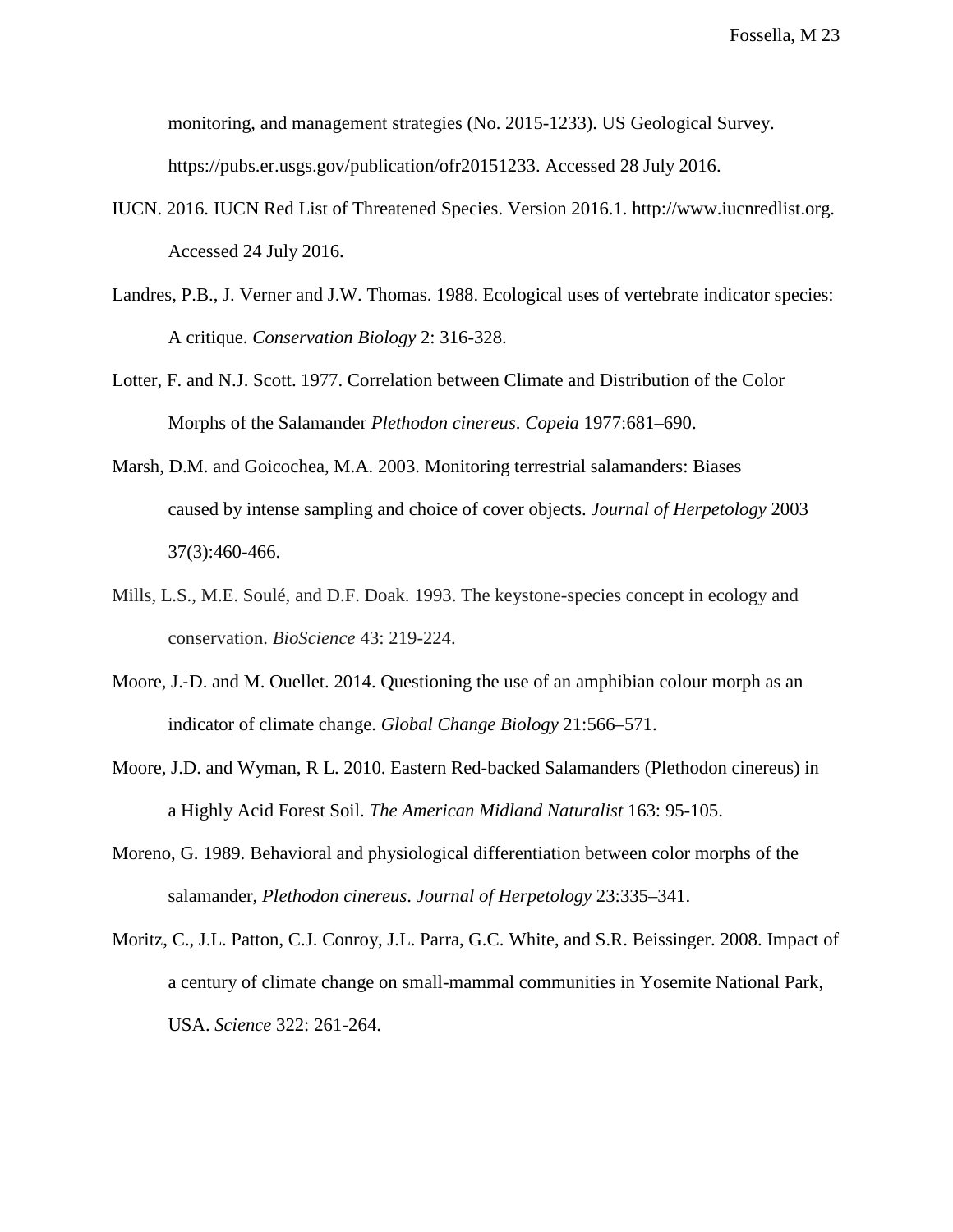Niu, T., L. Chen, and Z. Zhou. 2004. The characteristics of climate change over the Tibetan Plateau in the last 40 years and the detection of climatic jumps. *Advances in Atmospheric Sciences* 21:193–203.

Oreskes, N. 2004. The scientific consensus on climate change. Science 306: 1686-1686.

- Patz, J.A., P.R. Epstein, T.A. Burke, and J.M. Balbus. 1996. Global climate change and emerging infectious diseases. *Journal of the American Medical Association* 275:217–223.
- Petranka, J.W. 1998. Salamanders of the United States and Canada. Washington D. C.: Smithsonian Institution Press.
- Petruzzi, E.E., P. H. Niewiarowski, and F.B.-G. Moore. 2006. The role of thermal niche selection in maintenance of a colour polymorphism in redback salamanders *(Plethodon cinereus). Frontiers in Zoology*. 3:10.
- PRISM Climate Group, Oregon State University, http://prism.oregonstate.edu, created 4 Feb 2007.
- PRISM Group, University of Washington, and the Nature Conservancy, http://prismclimate.org, created 2009.
- Renaldo, K.A., C.W. Murch, J. Riley, B. Helleman, G.R. Smith, and J.E. Rettig. 2011. Substrate preference of Eastern Red-Backed salamanders, *Plethodon Cinereus*: A comparison of deciduous and coniferous substrates. *Amphibia-Reptilia* 32: 266-269.

Schmitz, O.J., J.J. Lawler, P. Beier, C. Groves, G. Knight, D.A. Boyce Jr, J. Bulluck, K.M. Johnston, M.L. Klein, K. Muller, and D.J. Pierce. 2015. Conserving biodiversity: practical guidance about climate change adaptation approaches in support of land-use planning. *Natural Areas Journal 35*: 190-203.

Simberloff, D. 1998. Flagships, umbrellas, and keystones: Is single-species management passé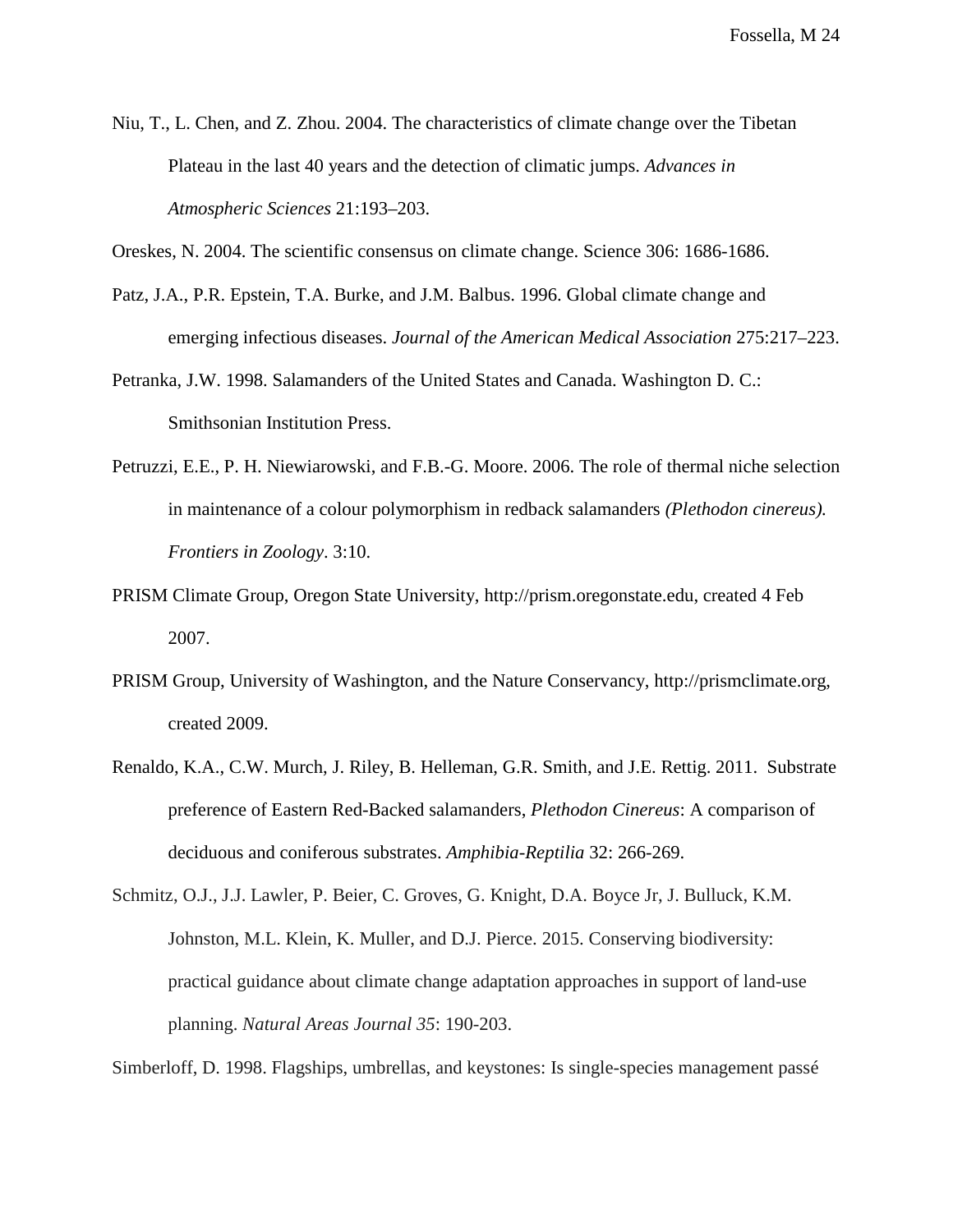in the landscape era? *Biological Conservation* 83: 247-257.

- Test, F.H. and B.A. Bingham. 1948. Census of a population of the red-backed salamander (*Plethodon cinereus*). *American Midland Naturalist* 39:362–372.
- Thomas, C.D., Cameron, A., Green, R.E., Bakkenes, M., Beaumont, L.J., Collingham, Y.C., Erasmus, B.F., M.F. De Siqueira, A. Grainger, L. Hannah, and L. Hughes. 2004. Extinction risk from climate change. *Nature* 427:145–148.
- Trisurat, Y., R.P. Shrestha, and R. Alkemade. 2011. Land Use, Climate Change and Biodiversity Modeling: Perspectives and Applications. *Information Science Reference*. Hershey: IGI Global.
- Turner, J., S.R. Colwell, G.J. Marshall, T.A. Lachlan‐Cope, A.M. Carleton, P.D. Jones, V. Lagun, P.A. Reid, and S. Iagovkina. 2005. Antarctic climate change during the last 50 years. *International journal of Climatology* 25: 279–294.
- Venesky, M.D. and C.D. Anthony. 2007. Antipredator adaptations and predator avoidance by two color morphs of the eastern red-backed salamander, *Plethodon cinereus*. *Herpetologica*, 63: 450-458.
- Wake, D.B. and V.T. Vredenburg. 2008. Are we in the midst of the sixth mass extinction? A view from the world of amphibians. *Proceedings of the National Academy of Sciences* 105:11466–11473.
- Welsh, H.H. and S. Droege. 2001. A case for using plethodontid salamanders for monitoring biodiversity and ecosystem integrity of North American forests. *Conservation Biology* 15:558–569.
- Young, A., T. Boyle, and T. Brown. 1996. The population genetic consequences of habitat fragmentation for plants. *Trends in Ecology & Evolution* 11:413–418.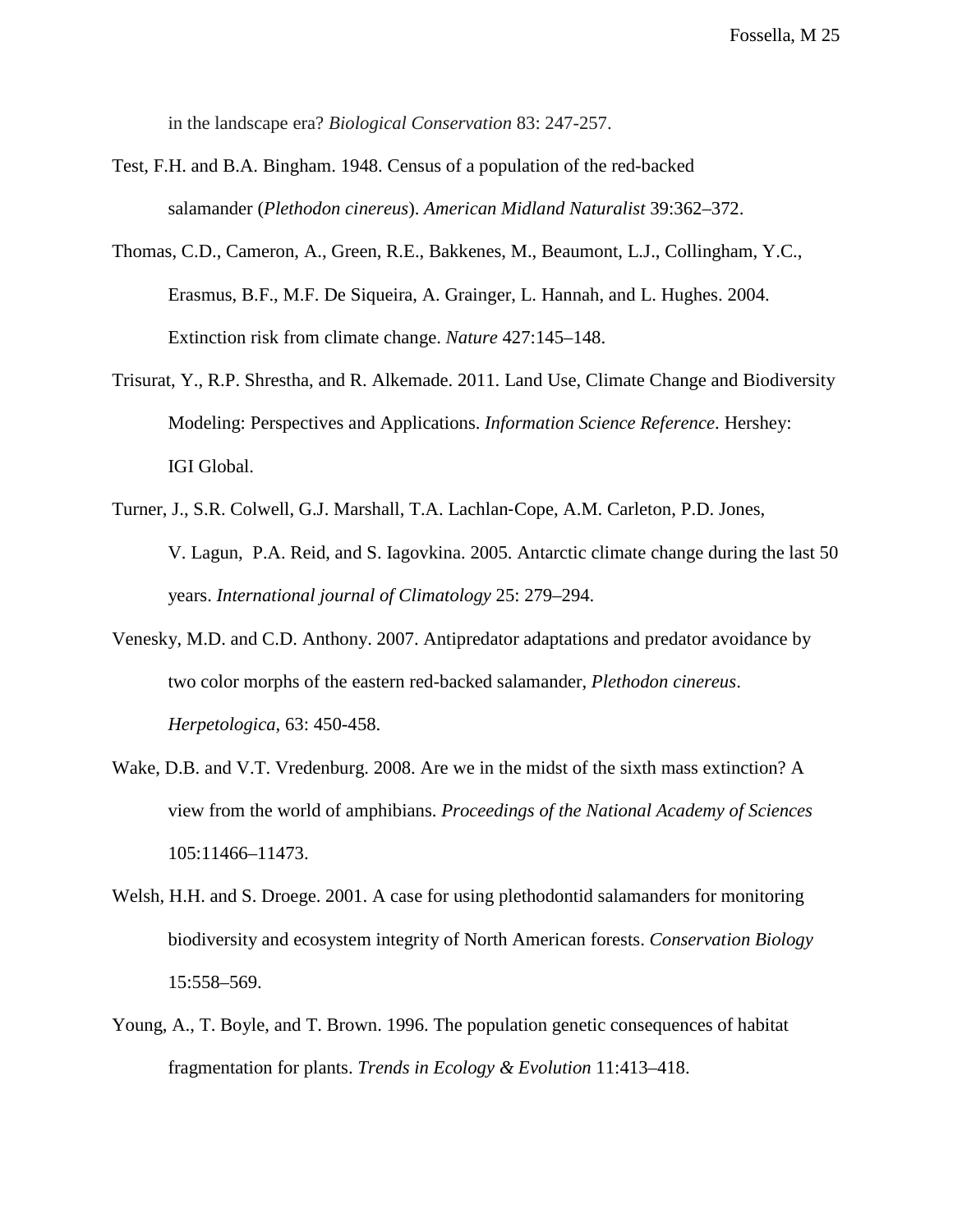# **9. Figures and Tables**



Change Rate =  $0.019$  F/yr, p-value =  $0.03423$ , r-squared = NA

**Figure 1.** The annual mean temperature of the United States of America from 1950-2000. Map produced by Climate Wizard, University of Washington and the Nature Conservancy (2009).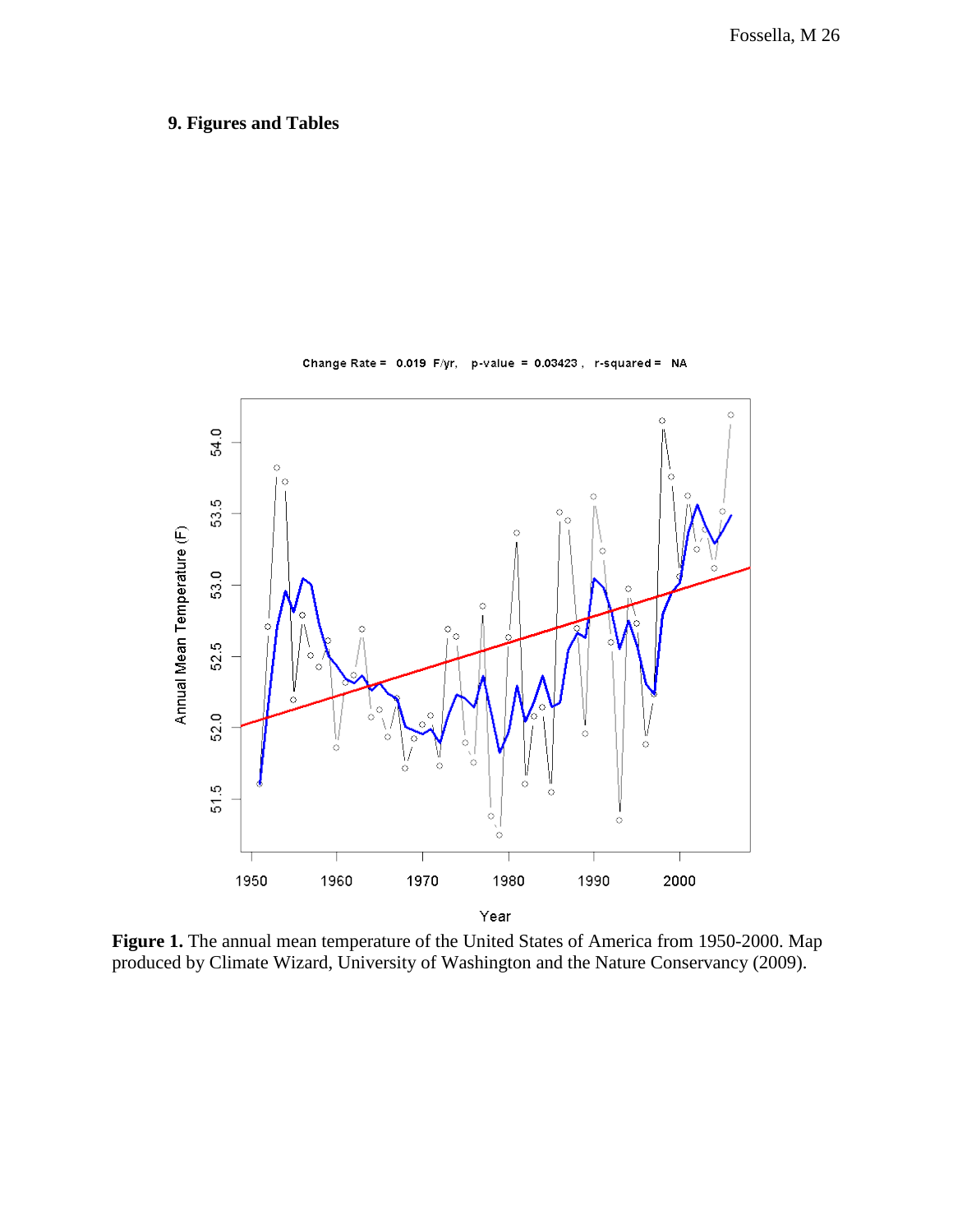

**Figure 2.** The three most common color morphs of *P. cinereus*. From left to right: unstriped, striped, and the all red erythristic morph. Photos used with permission from M.C. Fisher-Reid.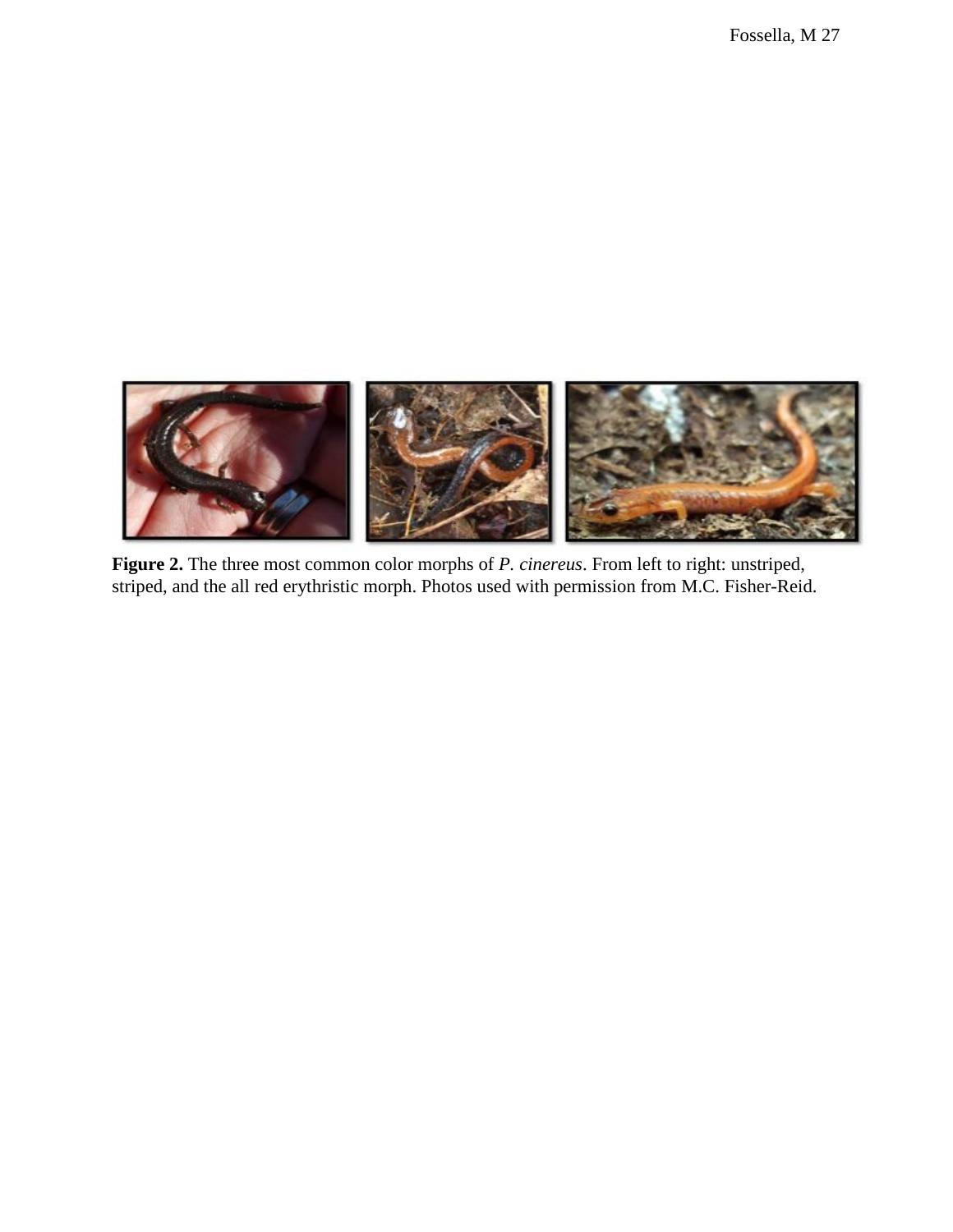

**Figure 3.** Map of New England. The light blue dots represent all 50 localities used in the Lotter and Scott (1977) study (coordinates from Lotter & Scott Table 1). The 25 red stars represent the locations sampled in the present study. Map made with QGIS software. The small subset map shows the warm and cold regions as define by Lotter and Scott, regions were based on the morph frequency composition, with the upper "cold" region being ~100% striped and the lower "warm" region being ~5-30% unstriped (Lotter & Scott, Figure 1).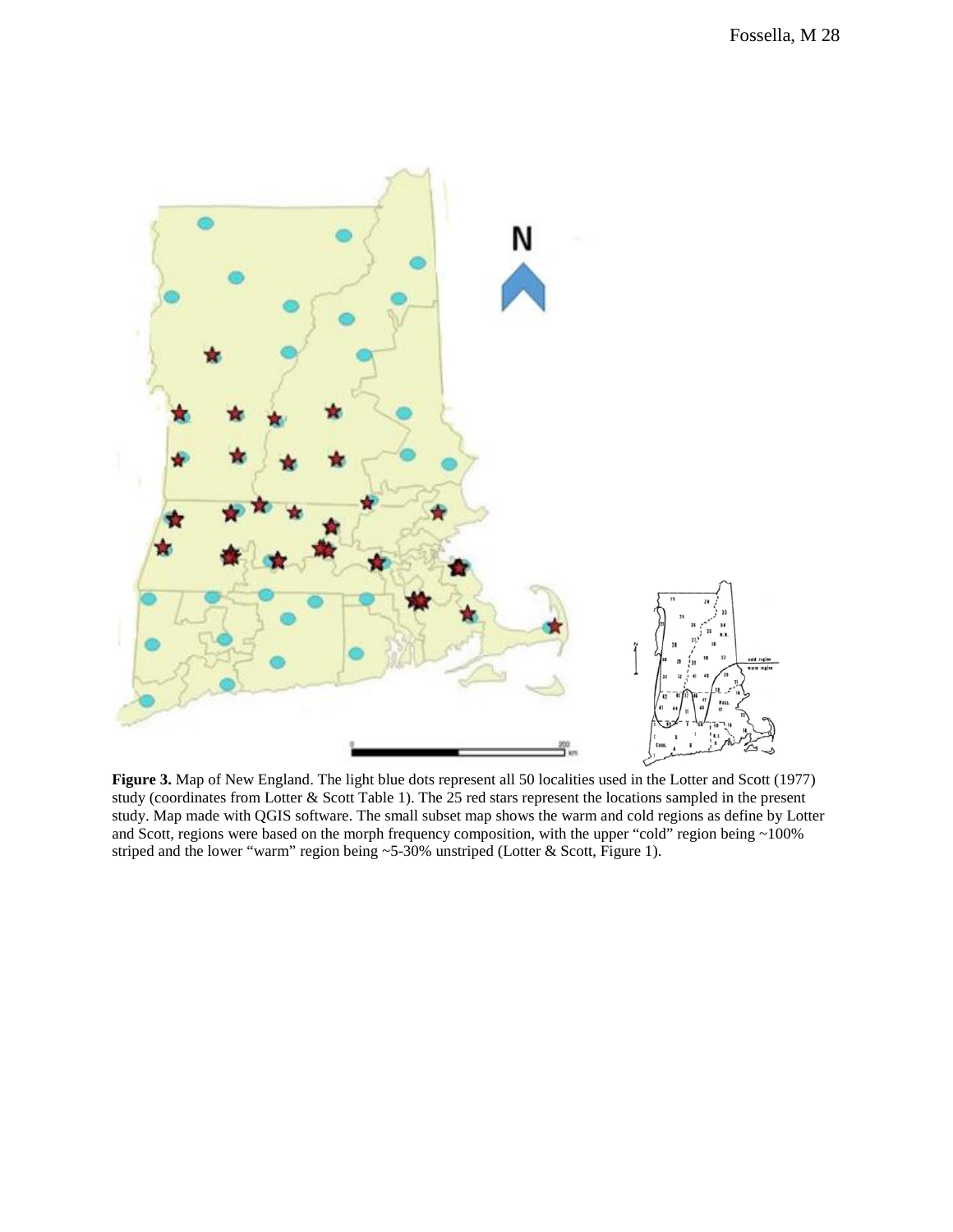

**Figure 4.** A Google Earth image of 10 localities sampled in Massachusetts. The red dots represent the original coordinates Lotter and Scott samples. The 5 km sampling radius that each locality had is represented by the light blue filled circles.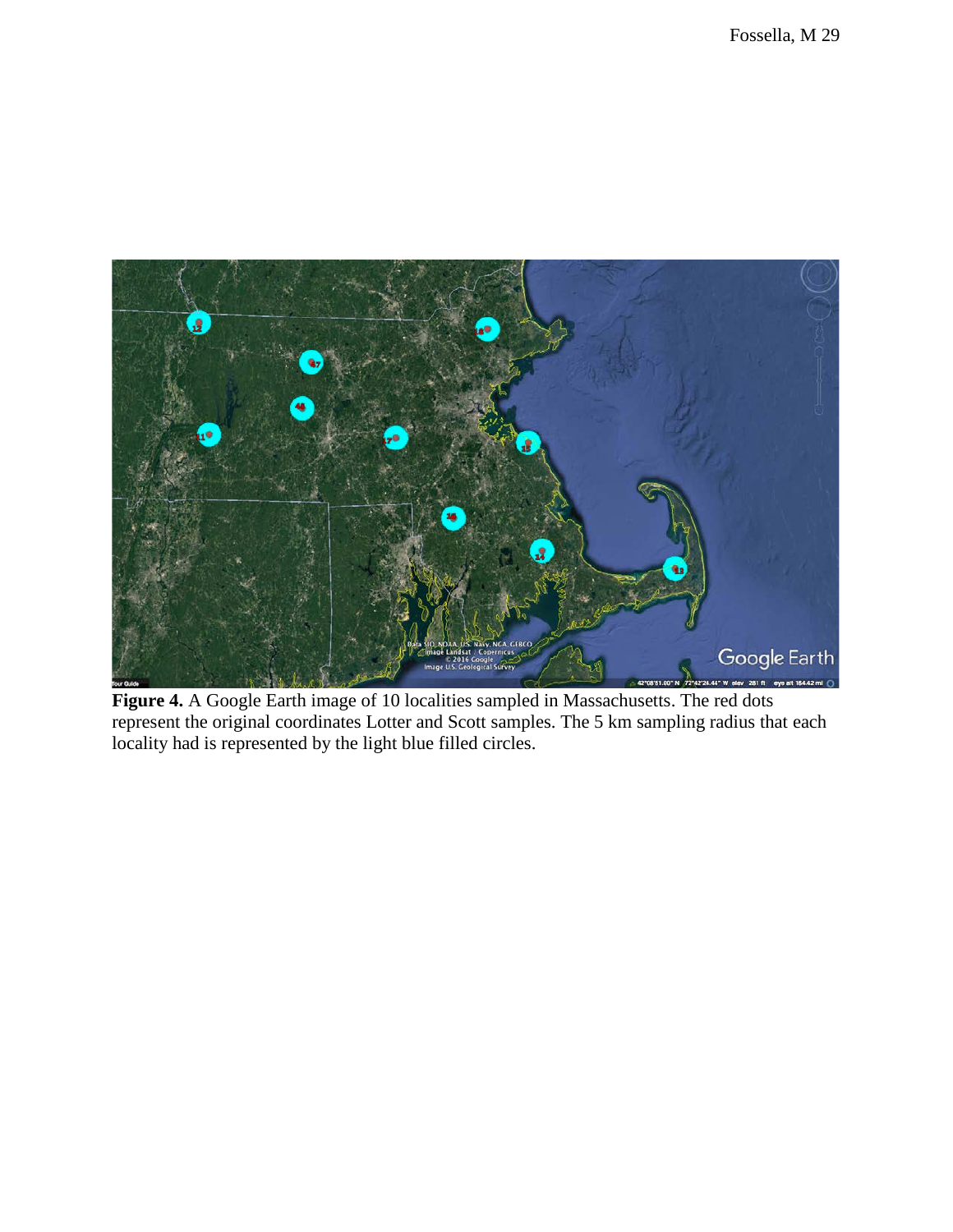

**Figure 5**. Common length measurement on salamanders. SVL is the distance from the tip of the rostrum (snout) to the anterior edge of the cloacal vent (bottom of the core); (1) SVL (2) Head or snout-gular length (3) Head width (4) Forelimb length (5) Hindlimb length (6) Third finger length (7) Fourth toe length (figure adapted from Alexandrino et al. 2005, Figure 2).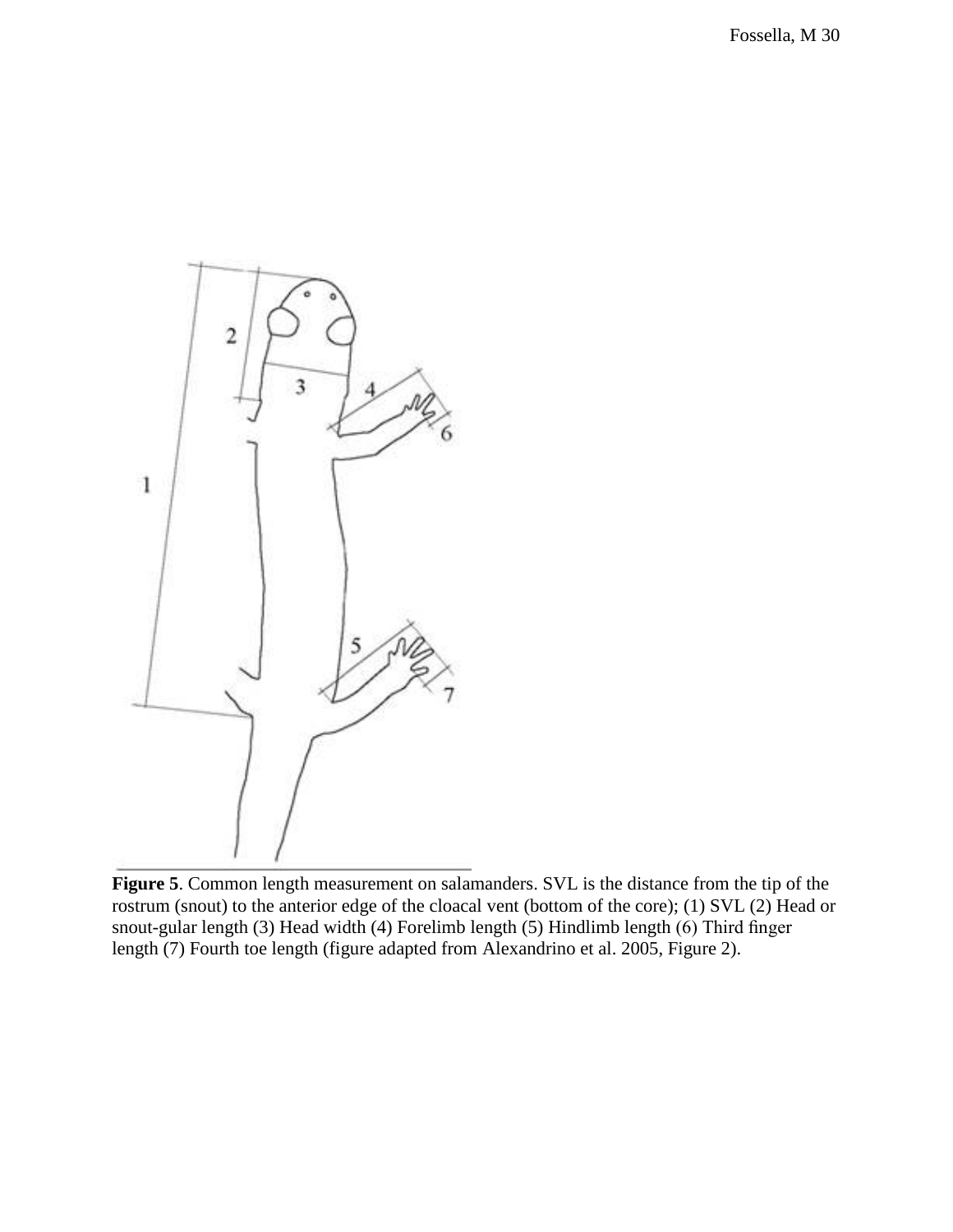

**Figure 6.** Change in Annual Temperature from 1951-2006 in New England. The orange and yellow colors represent an annual increase in temperature and the blue colors represent a decrease in temperature. Across New England there are increases and decreases, but overall there is a slight increase. Map was made by Prism Group at Oregon State University and has incorporated statistical confidence. Gray areas are areas of low confidence (imagery from PRISM Climate Group, Oregon State University 2007).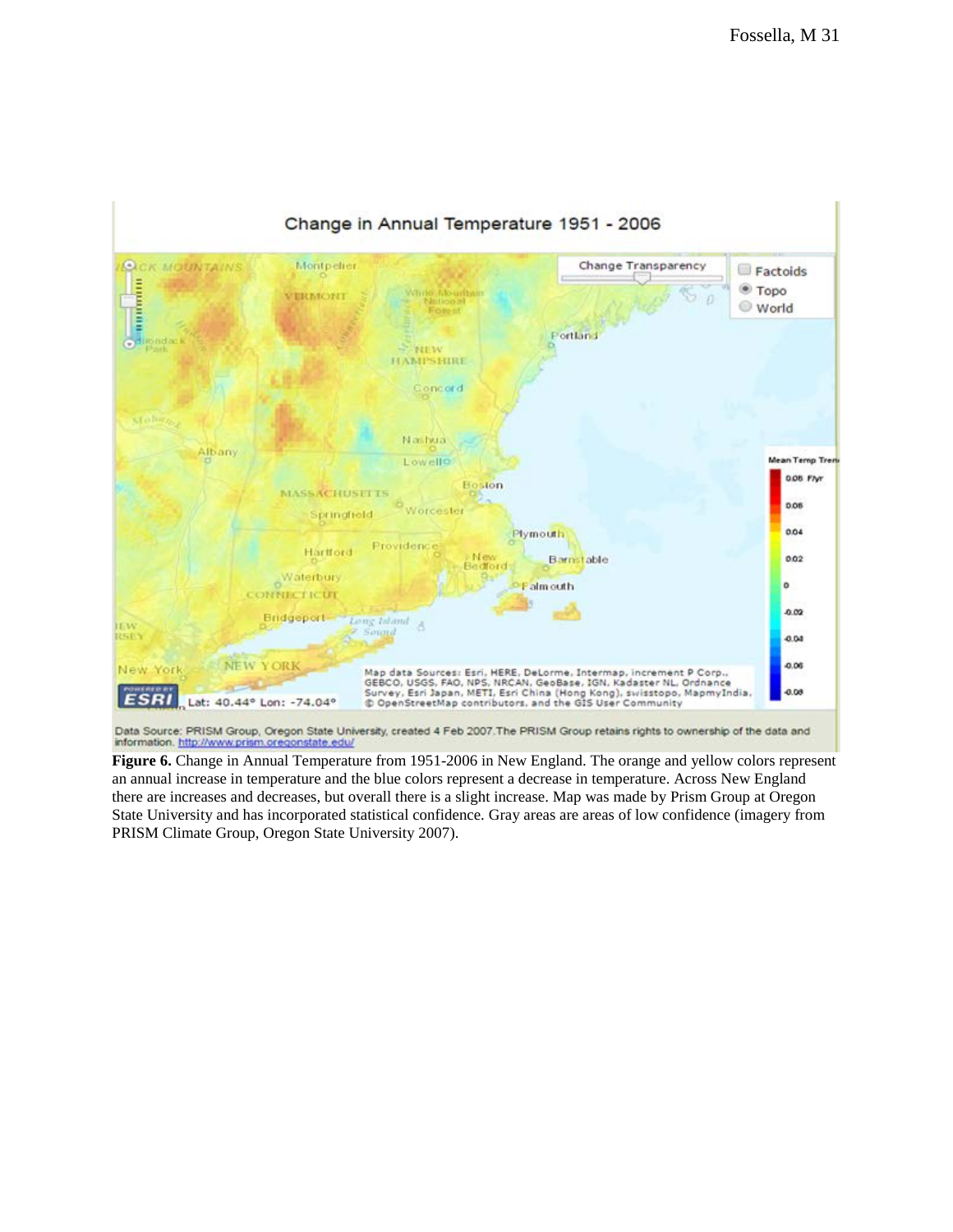**Table 1:**  $\chi^2$  contingency tables showing changes in color morph frequencies from 1977 and 2016 sampling. Following Lotter and Scott (1977), all data are reported to the nearest 1% for all localities with sample sizes  $\geq 100$ . *P*-values in bold represent significant differences between the 1977 and 2016 frequencies at the  $\alpha$  = 0.05 level. After a sequential Bonferroni correction, only Locality 15: Cohasset/Scituate remains significant.

| Locality 11: Belchertown, MA       | 1977                                                                                                       | 2016             |
|------------------------------------|------------------------------------------------------------------------------------------------------------|------------------|
| Unstriped                          | 24                                                                                                         | 29               |
| Striped                            | 76                                                                                                         | 71               |
| Erythristic (all red)              | $\boldsymbol{0}$                                                                                           | $\boldsymbol{0}$ |
|                                    | $\chi^2=0.64$ , df $=2$ , $P=0.726$                                                                        |                  |
| Locality 12: Northfield, MA        | 1977                                                                                                       | 2016             |
| Unstriped                          | 12                                                                                                         | 22               |
| Striped                            | 88                                                                                                         | 78               |
| Erythristic (all red)              | $\boldsymbol{0}$                                                                                           | $\boldsymbol{0}$ |
|                                    | $\chi^2$ = 8.87, df = 2, P = 0.119                                                                         |                  |
| Locality 15: Cohasset/Scituate, MA | 1977                                                                                                       | 2016             |
| Unstriped                          | 18                                                                                                         | $\,1$            |
| Striped                            | $80\,$                                                                                                     | 98               |
| Erythristic (all red)              | $\sqrt{2}$                                                                                                 | $\mathbf{1}$     |
|                                    | Fisher's Exact Test: $P_A = 0.000022$ ; $P_B = 0.000016$<br><b>Significant after Bonferroni Correction</b> |                  |
| Locality 16: Norton, MA            | 1977                                                                                                       | 2016             |
| Unstriped                          | 9                                                                                                          | 17               |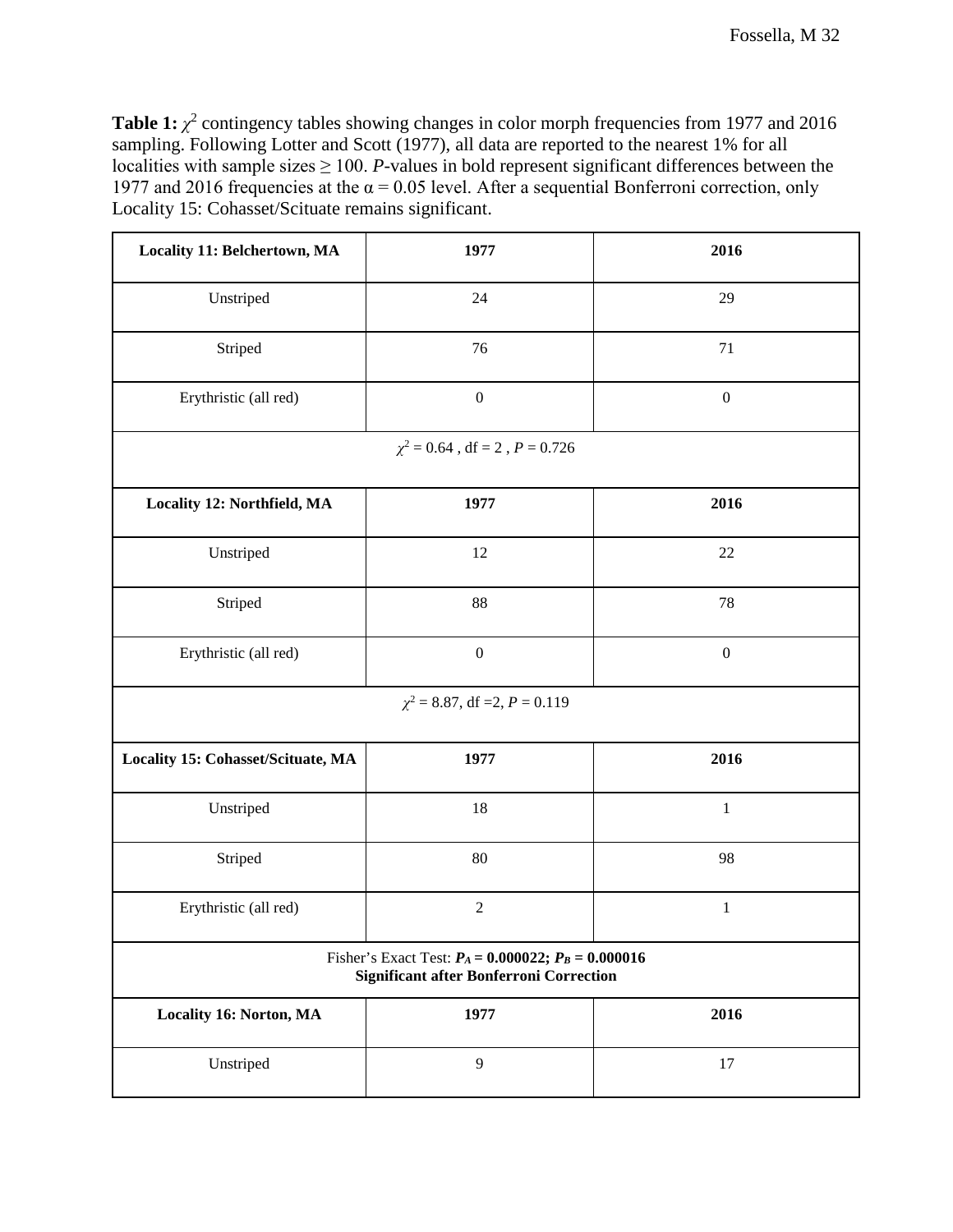| Table 1 (Continued)       |                                                      |                  |
|---------------------------|------------------------------------------------------|------------------|
| Striped                   | 88                                                   | 82               |
| Erythristic (all red)     | $\sqrt{2}$                                           | $\,1\,$          |
|                           | Fisher's Exact Test: $P_A = 0.2357$ ; $P_B = 0.2357$ |                  |
| Locality 17: Ashland, MA  | 1977                                                 | 2016             |
| Unstriped                 | 18                                                   | $\sqrt{5}$       |
| Striped                   | 82                                                   | 95               |
| Erythristic (all red)     | $\boldsymbol{0}$                                     | $\boldsymbol{0}$ |
|                           | $\chi^2$ = 8.3, df = 2, <b>P</b> = 0.016             |                  |
| Locality 28: Robinson, VT | 1977                                                 | 2016             |
| Unstriped                 | $\boldsymbol{0}$                                     | $\boldsymbol{0}$ |
| Striped                   | $100\,$                                              | 100              |
| Erythristic (all red)     | $\boldsymbol{0}$                                     | $\boldsymbol{0}$ |
|                           | $\chi^2$ = 0.00, df = 2, P = 1.00                    |                  |
| Locality 29: Ludlow, VT   | 1977                                                 | 2016             |
| Unstriped                 | $\boldsymbol{0}$                                     | $\boldsymbol{0}$ |
| Striped                   | $100\,$                                              | $100\,$          |
| Erythristic (all red)     | $\boldsymbol{0}$                                     | $\boldsymbol{0}$ |
|                           | $\chi^2$ = 0.00, df = 2, P = 1.00                    |                  |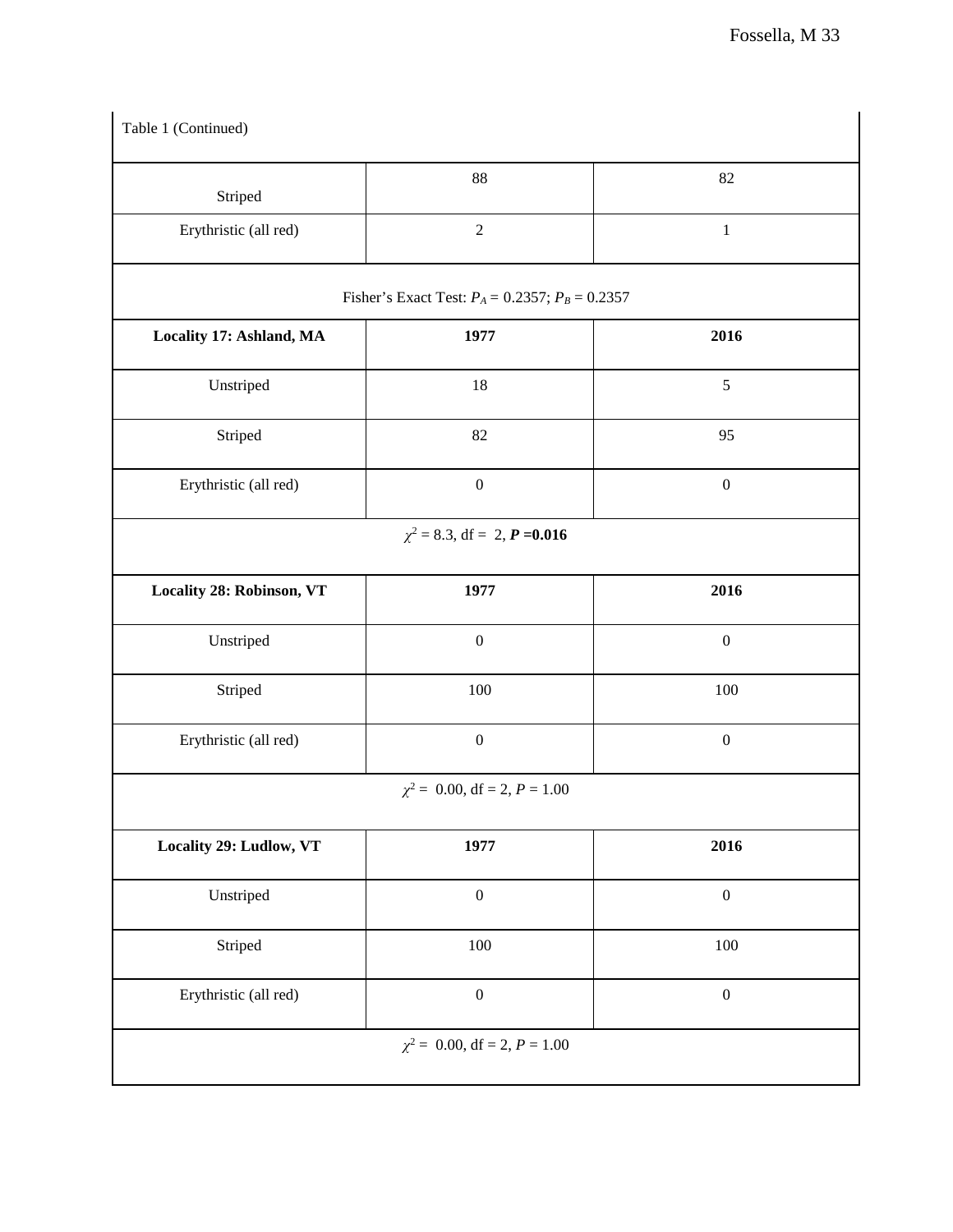| Locality 30: Wells, VT                    | 1977                                                 | 2016             |
|-------------------------------------------|------------------------------------------------------|------------------|
| Unstriped                                 | $\sqrt{2}$                                           | $\overline{4}$   |
| Striped                                   | 98                                                   | 92               |
| Erythristic (all red)                     | $\boldsymbol{0}$                                     | $\overline{4}$   |
|                                           | Fisher's Exact Test: $P_A = 0.0785$ ; $P_B = 0.0785$ |                  |
| Locality 31: Arlington, VT                | 1977                                                 | 2016             |
| Unstriped                                 | $\boldsymbol{0}$                                     | $\boldsymbol{0}$ |
| Striped                                   | 99                                                   | $100\,$          |
| Erythristic (all red)                     | $\mathbf 1$                                          | $\boldsymbol{0}$ |
|                                           | Fisher's Exact Test: $P_A = 1.0$ ; $P_B = 1.0$       |                  |
| Locality 32: Townshend, VT                | 1977                                                 | 2016             |
| Unstriped                                 | $\boldsymbol{0}$                                     | $\boldsymbol{0}$ |
| Striped                                   | 100                                                  | 97               |
| Erythristic (all red)                     | $\boldsymbol{0}$                                     | $\mathfrak{Z}$   |
|                                           | $\chi^2$ = 3.05, df = 2, P = 0.2176                  |                  |
|                                           |                                                      |                  |
|                                           | 1977                                                 | 2016             |
| Locality 38: Wilmot Flat, NH<br>Unstriped | $\,1\,$                                              | $\boldsymbol{0}$ |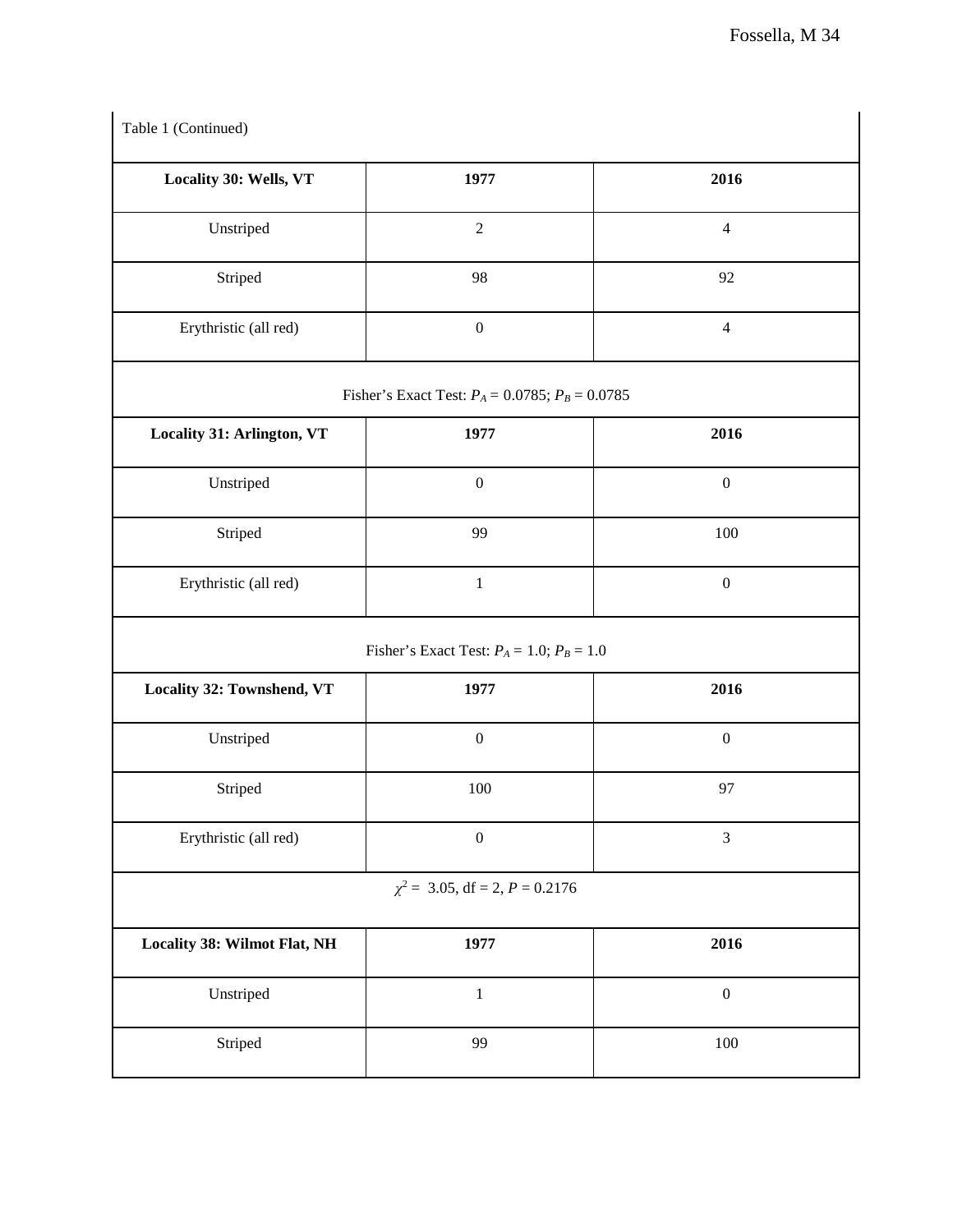| Erythristic (all red)             | $\boldsymbol{0}$                               | $\boldsymbol{0}$ |
|-----------------------------------|------------------------------------------------|------------------|
|                                   | Fisher's Exact Test: $P_A = 1.0$ ; $P_B = 1.0$ |                  |
| <b>Locality 39: Claremont, NH</b> | 1977                                           | 2016             |
| Unstriped                         | $\boldsymbol{0}$                               | $\,1$            |
| Striped                           | 100                                            | 99               |
| Erythristic (all red)             | $\boldsymbol{0}$                               | $\boldsymbol{0}$ |
|                                   | $\chi^2$ = 1.01, df = 2, P = 0.6035            |                  |
| <b>Locality 40: Deering, NH</b>   | 1977                                           | 2016             |
| Unstriped                         | $\boldsymbol{0}$                               | $\boldsymbol{0}$ |
| Striped                           | $100\,$                                        | $100\,$          |
| Erythristic (all red)             | $\boldsymbol{0}$                               | $\boldsymbol{0}$ |
|                                   | $\chi^2$ = 0.00, df = 2, P = 1.00              |                  |
| Locality 41: Gilsum, NH           | 1977                                           | 2016             |
| Unstriped                         | $\boldsymbol{0}$                               | $\boldsymbol{0}$ |
| Striped                           | 87                                             | 85               |
| Erythristic (all red)             | 13                                             | 15               |
|                                   | $\chi^2$ = 0.17, df = 2, P = 0.9185            |                  |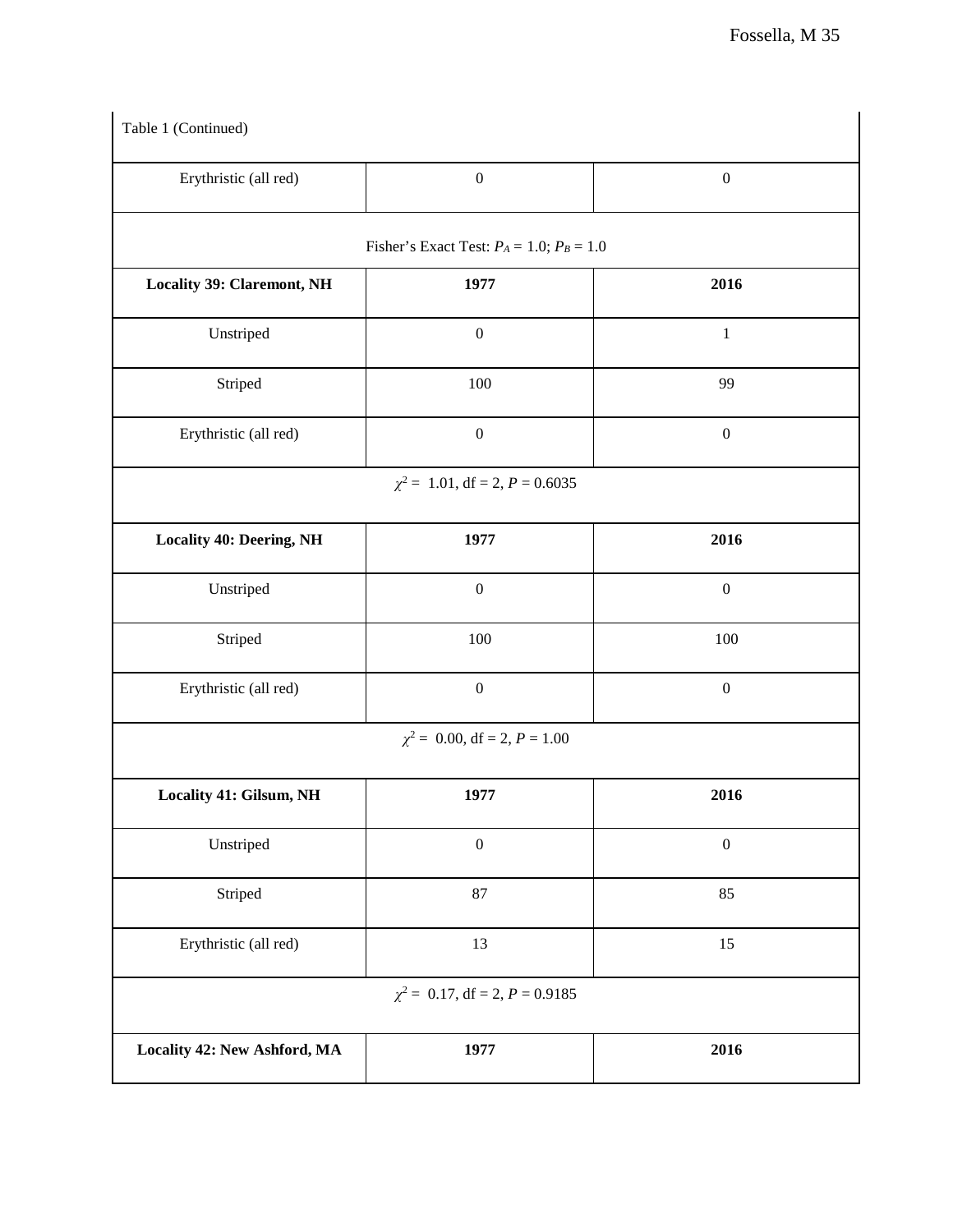| Table 1 (Continued)          |                                                                                                        |                  |
|------------------------------|--------------------------------------------------------------------------------------------------------|------------------|
| Unstriped                    | $\boldsymbol{0}$                                                                                       | $\boldsymbol{0}$ |
| Striped                      | 92                                                                                                     | 100              |
| Erythristic (all red)        | $8\,$                                                                                                  | $\boldsymbol{0}$ |
|                              | $\chi^2$ = 8.33, df = 2, <b>P</b> = 0.0155                                                             |                  |
| Locality 43: Lenox, MA       | 1977                                                                                                   | 2016             |
| Unstriped                    | $\boldsymbol{0}$                                                                                       | $\,1$            |
| Striped                      | 100                                                                                                    | 98               |
| Erythristic (all red)        | $\boldsymbol{0}$                                                                                       | $\,1$            |
|                              | $\chi^2$ = 2.02, df = 2, P = 0.364                                                                     |                  |
| Locality 44: Westhampton, MA | 1977                                                                                                   | 2016             |
| Unstriped                    | $\mathbf 1$                                                                                            | 12               |
| Striped                      | 99                                                                                                     | 88               |
| Erythristic (all red)        | $\boldsymbol{0}$                                                                                       | $\boldsymbol{0}$ |
|                              | Fisher's Exact Test: $P_A = 0.0025$ ; $P_B = 0.0014$<br><b>Significant after Bonferroni Correction</b> |                  |
| Locality 45: Colrain, MA     | 1977                                                                                                   | 2016             |
| Unstriped                    | $\boldsymbol{0}$                                                                                       | $\boldsymbol{0}$ |
| Striped                      | 82                                                                                                     | 95               |
| Erythristic (all red)        | 18                                                                                                     | $\sqrt{5}$       |